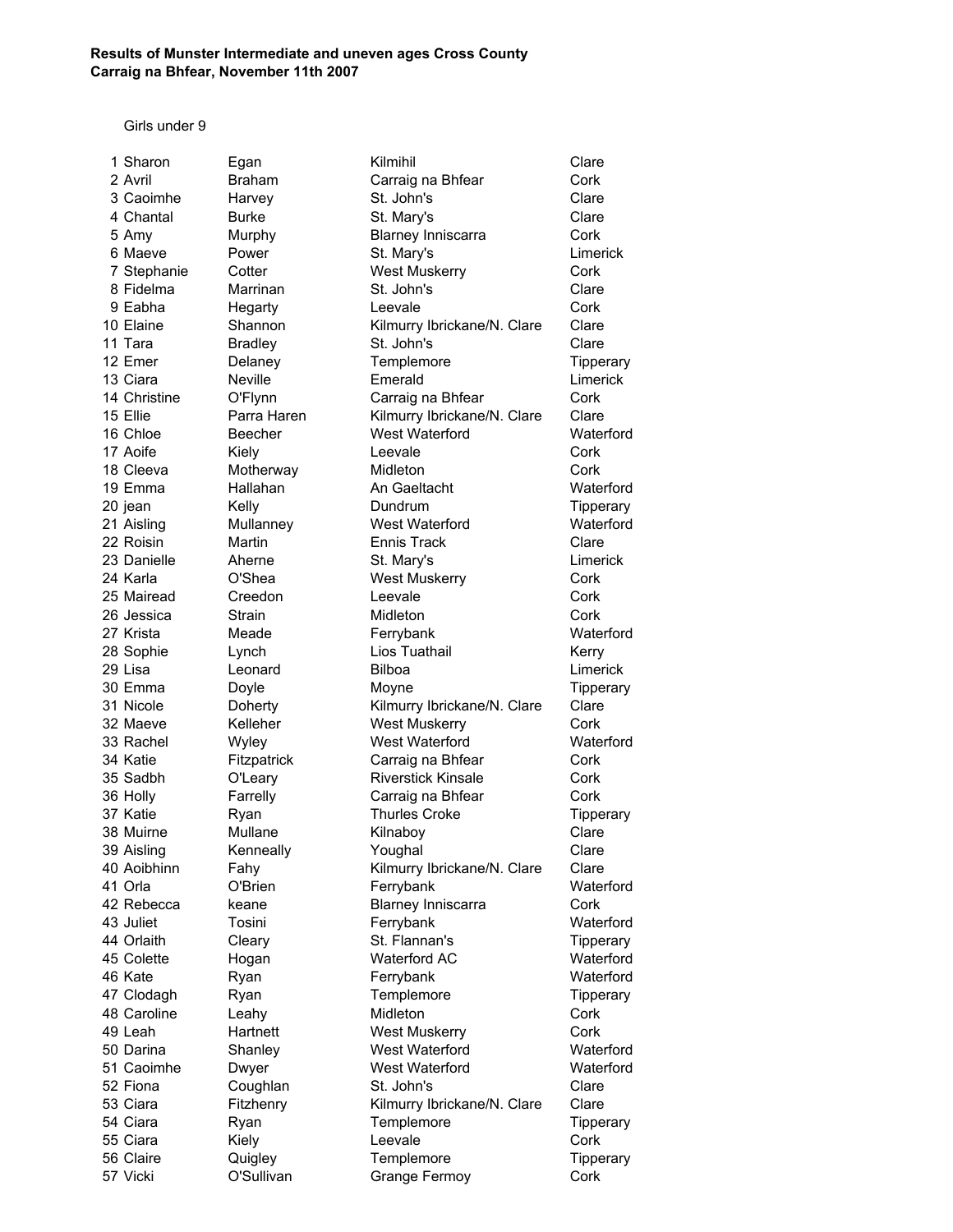| 58 Aislinn                                                                                    | Hegarty                                                                                                  | Leevale                                                                                                                                 | Cork                                                                      |
|-----------------------------------------------------------------------------------------------|----------------------------------------------------------------------------------------------------------|-----------------------------------------------------------------------------------------------------------------------------------------|---------------------------------------------------------------------------|
| 59 Keely                                                                                      | Downey                                                                                                   | <b>West Muskerry</b>                                                                                                                    | Cork                                                                      |
| 60 Niamh                                                                                      | Woodlock                                                                                                 | Moycarkey Coolcroo                                                                                                                      | Tipperary                                                                 |
| 61 Orla                                                                                       | Sheerin                                                                                                  | <b>Blarney Inniscarra</b>                                                                                                               | Cork                                                                      |
| 62 Sinead                                                                                     | Fenton                                                                                                   | <b>Grange Fermoy</b>                                                                                                                    | Cork                                                                      |
| 63 Katie                                                                                      | Dooling                                                                                                  | Carraig na Bhfear                                                                                                                       | Cork                                                                      |
| 64 Eimear                                                                                     | O'Regan                                                                                                  | Grange Fermoy                                                                                                                           | Cork                                                                      |
| <b>1st County</b>                                                                             | Clare                                                                                                    | 1, 3, 4, 8, 10, 11                                                                                                                      | 31pts                                                                     |
| 2nd County                                                                                    | Cork                                                                                                     | 2, 5, 7, 9, 14, 17                                                                                                                      | 54pts                                                                     |
| 3rd County                                                                                    | <b>Waterford</b>                                                                                         | 16, 19, 21, 27, 33, 41                                                                                                                  | 157pts                                                                    |
| 1st Club                                                                                      | <b>St. John's</b>                                                                                        | 3, 8, 11, 52                                                                                                                            | 74pts                                                                     |
| 2nd Club                                                                                      | <b>Carraig na Bhfear</b>                                                                                 | 2, 14, 34, 36,                                                                                                                          | 86pts                                                                     |
| 3rd Club                                                                                      | KIB/N. Clare                                                                                             | 10, 15, 31, 40                                                                                                                          | 96pts                                                                     |
| 1 Diarmuid<br>2 Patrick<br>3 Jamie<br>4 Michael<br>5 Thomas<br>6 Fiachra<br>7 Paul<br>8 Conor | Boys under 9<br>Clancy<br>Warren<br>Landers<br>Purcell<br>O'Donovan<br>Clifford<br>Martin<br>Giles Doran | Youghal<br>Gneeveguilla<br>Youghal<br><b>Thurles Croke</b><br>Carraig na Bhfear<br>Star of the Laune<br><b>Ennis Track</b><br>Ferrybank | Cork<br>Kerry<br>Cork<br>Tipperary<br>Cork<br>Kerry<br>Clare<br>Waterford |
| 9 Cathal                                                                                      | Darcy                                                                                                    | <b>Ennis Track</b>                                                                                                                      | Clare                                                                     |
| 10 Daniel                                                                                     | Ryan                                                                                                     | Moycarkey Coolcroo                                                                                                                      | Tipperary                                                                 |
| 11 Daniel                                                                                     | O'Donovan                                                                                                | Moycarkey Coolcroo                                                                                                                      | Tipperary                                                                 |
| 12 Mikey                                                                                      | Stakelum                                                                                                 | <b>Thurles Croke</b>                                                                                                                    | Tipperary                                                                 |
| 13 Liam                                                                                       | <b>Stack</b>                                                                                             | Midleton                                                                                                                                | Cork                                                                      |
| 14 Cathal                                                                                     | O'Brien                                                                                                  | <b>Ennis Track</b>                                                                                                                      | Clare                                                                     |
| 15 Sean                                                                                       | Rouine                                                                                                   | Kilmurry Ibrickane/N. Clare                                                                                                             | Clare                                                                     |
| 16 Fergal                                                                                     | Donnellan                                                                                                | Kilmihil                                                                                                                                | Clare                                                                     |
| 17 Patrick                                                                                    | O'Rourke                                                                                                 | Kilmurry Ibrickane/N. Clare                                                                                                             | Clare                                                                     |
| 18 Gary                                                                                       | Cooney                                                                                                   | Marian                                                                                                                                  | Clare                                                                     |
| 19 Eoin                                                                                       | O'Looney                                                                                                 | Kilmurry Ibrickane/N. Clare                                                                                                             | Clare                                                                     |
| 20 Paul                                                                                       | Fennell                                                                                                  | St. Mary's                                                                                                                              | Clare                                                                     |
| 21 Sean                                                                                       | Walsh                                                                                                    | Glenbower                                                                                                                               | Cork                                                                      |
| 22 Conor                                                                                      | Walsh                                                                                                    | Youghal                                                                                                                                 | Cork                                                                      |
| 23 Sean                                                                                       | <b>Butler</b>                                                                                            | <b>Thurles Croke</b>                                                                                                                    | Tipperary                                                                 |
| 24 Adam                                                                                       | Gorgio                                                                                                   | Carraig na Bhfear                                                                                                                       | Cork                                                                      |
| 25 Padraig                                                                                    | Power                                                                                                    | St. Mary's                                                                                                                              | Limerick                                                                  |
| 26 Sean                                                                                       | <b>Broderick</b>                                                                                         | Youghal                                                                                                                                 | Cork                                                                      |
| 27 Niall                                                                                      | Canavan                                                                                                  | Kilmurry Ibrickane/N. Clare                                                                                                             | Clare                                                                     |
| 28 Darragh                                                                                    | Neylon                                                                                                   | Marian                                                                                                                                  | Clare                                                                     |
| 29 Sean                                                                                       | McCarthy                                                                                                 | Doheny                                                                                                                                  | Cork                                                                      |
| 30 Jack                                                                                       | Lewis                                                                                                    | <b>Grange Fermoy</b>                                                                                                                    | Cork                                                                      |
| 31 Padraig                                                                                    | Galvin                                                                                                   | <b>West Muskerry</b>                                                                                                                    | Cork                                                                      |
| 32 Stephen                                                                                    | Maher                                                                                                    | <b>Ennis Track</b>                                                                                                                      | Clare                                                                     |
| 33 Brian                                                                                      | O'Keefe                                                                                                  | Gneeveguilla                                                                                                                            | Kerry                                                                     |
| 34 Ryan                                                                                       | Hunter                                                                                                   | Leevale                                                                                                                                 | Cork                                                                      |
| 35 Sean                                                                                       | Barrett                                                                                                  | Midleton                                                                                                                                | Cork                                                                      |
| 36 Owen                                                                                       | Kerrane                                                                                                  | Thurles Croke                                                                                                                           | Tipperary                                                                 |
| 37 Aidan                                                                                      | McKenna                                                                                                  | West Waterford                                                                                                                          | Waterford                                                                 |
| 38 Darragh                                                                                    | Slattery                                                                                                 | Youghal                                                                                                                                 | Cork                                                                      |
| 39 Eoin                                                                                       | Ryan                                                                                                     | West Waterford                                                                                                                          | Waterford                                                                 |
| 40 Gerry                                                                                      | <b>Matthews</b>                                                                                          | Star of the Laune                                                                                                                       | Kerry                                                                     |
| 41 Saul                                                                                       | Boyd                                                                                                     | Kilmurry Ibrickane/N. Clare                                                                                                             | Clare                                                                     |
| 42 Cormack                                                                                    | O'Connor                                                                                                 | Thurles Croke                                                                                                                           | Tipperary                                                                 |
| 43 Brian                                                                                      | Murphy                                                                                                   | Gneeveguilla                                                                                                                            | Kerry                                                                     |
| 44 Tom                                                                                        | O'Rourke                                                                                                 | Marian                                                                                                                                  | Clare                                                                     |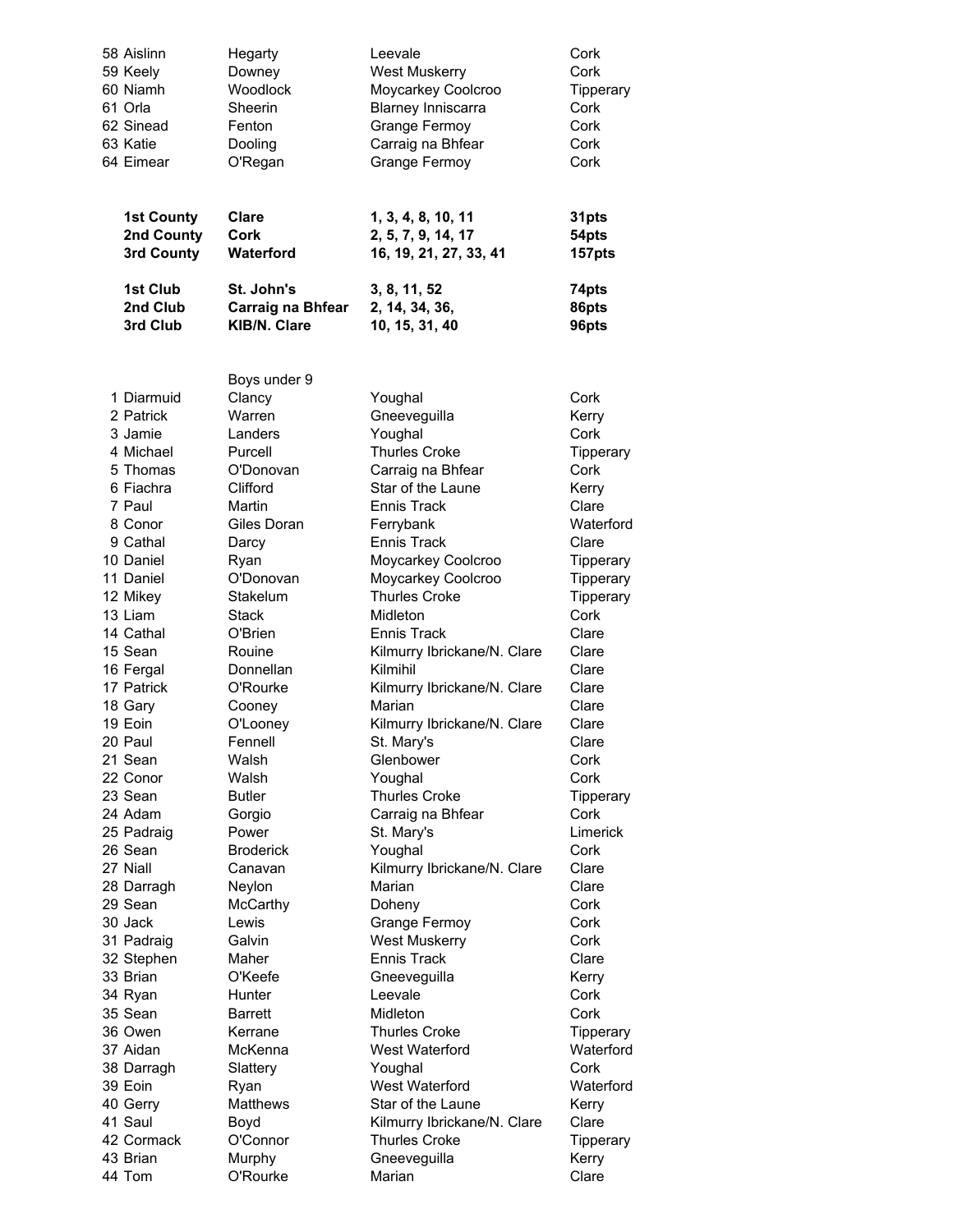| 45 David<br>46 Aaron<br>47 Jamie<br>48 Eoin<br>49 Colin<br>50 Peter<br>51 Cian<br>52 Diarmuid<br>53 James<br>54 Jake<br>55 Sean<br>56 Tom<br>57 Conor<br>58 Eric<br>59 C. J.<br>60 Cian<br>61 Gavin<br>62 Glenn<br>63 Colm<br>64 David<br>65 Jonathan<br>66 Oran<br>67 Rory<br><b>1st County</b><br>2nd County<br>3rd County | Ryan<br>Slobody<br>Virgo<br>Grace<br>McNamara<br>Harrington<br>Flanagan<br>Donnellan<br>Mintern<br>Halley<br>O'Leary<br><b>Buckley</b><br>Sheehy<br>Keating<br>O'Sullivan<br>Healy<br>Hayden<br>O'Connor<br>O'Driscoll<br>O'Donnell<br>Strapp<br>Hennessy<br>Darmody<br>Cork<br><b>Clare</b><br><b>Tipperary</b> | Moycarkey Coolcroo<br>Kilmihil<br>Carraig na Bhfear<br>St. Cronan's<br>Kilmihil<br>Carraig na Bhfear<br>Kilmurry Ibrickane/N. Clare<br>Kilmihil<br>Leevale<br>Waterford AC<br>Gneeveguilla<br>Leevale<br>St. Cronan's<br>West Waterford<br>Gneeveguilla<br>Midleton<br>Moycarkey Coolcroo<br>West Waterford<br>Midleton<br>Moycarkey Coolcroo<br>Moycarkey Coolcroo<br>Youghal<br>Moycarkey Coolcroo<br>1, 3, 5, 13, 21, 22<br>7, 9, 14, 15, 16, 17<br>4, 10, 11, 12, 23, 36 | Tipperary<br>Clare<br>Cork<br>Clare<br>Clare<br>Cork<br>Clare<br>Clare<br>Cork<br>Waterford<br>Kerry<br>Cork<br>Clare<br>Waterford<br>Kerry<br>Cork<br>Tipperary<br>Waterford<br>Cork<br>Tipperary<br>Tipperary<br>Cork<br>Tipperary<br>65pts<br>78pts<br>96pts |
|------------------------------------------------------------------------------------------------------------------------------------------------------------------------------------------------------------------------------------------------------------------------------------------------------------------------------|------------------------------------------------------------------------------------------------------------------------------------------------------------------------------------------------------------------------------------------------------------------------------------------------------------------|------------------------------------------------------------------------------------------------------------------------------------------------------------------------------------------------------------------------------------------------------------------------------------------------------------------------------------------------------------------------------------------------------------------------------------------------------------------------------|-----------------------------------------------------------------------------------------------------------------------------------------------------------------------------------------------------------------------------------------------------------------|
| 1st Club<br>2nd Club                                                                                                                                                                                                                                                                                                         | Youghal<br><b>Ennis Track</b>                                                                                                                                                                                                                                                                                    | 1, 3, 22, 26<br>7, 9, 14, 32                                                                                                                                                                                                                                                                                                                                                                                                                                                 | 52pts<br>62pts                                                                                                                                                                                                                                                  |
| 3rd Club                                                                                                                                                                                                                                                                                                                     | <b>Thurles Croke</b>                                                                                                                                                                                                                                                                                             | 4, 12, 23, 36                                                                                                                                                                                                                                                                                                                                                                                                                                                                | 75pts                                                                                                                                                                                                                                                           |
|                                                                                                                                                                                                                                                                                                                              | Girls under 11                                                                                                                                                                                                                                                                                                   |                                                                                                                                                                                                                                                                                                                                                                                                                                                                              |                                                                                                                                                                                                                                                                 |
| 1 Maeve                                                                                                                                                                                                                                                                                                                      | Ahern                                                                                                                                                                                                                                                                                                            | Carraig na Bhfear                                                                                                                                                                                                                                                                                                                                                                                                                                                            | Cork                                                                                                                                                                                                                                                            |
|                                                                                                                                                                                                                                                                                                                              |                                                                                                                                                                                                                                                                                                                  | Emerald                                                                                                                                                                                                                                                                                                                                                                                                                                                                      | Limerick                                                                                                                                                                                                                                                        |
| 2 Jenna                                                                                                                                                                                                                                                                                                                      | <b>Bromwell</b>                                                                                                                                                                                                                                                                                                  |                                                                                                                                                                                                                                                                                                                                                                                                                                                                              |                                                                                                                                                                                                                                                                 |
| 3 Louise                                                                                                                                                                                                                                                                                                                     | Shanahan                                                                                                                                                                                                                                                                                                         | Leevale                                                                                                                                                                                                                                                                                                                                                                                                                                                                      | Cork                                                                                                                                                                                                                                                            |
| 4 Ciara                                                                                                                                                                                                                                                                                                                      | Cummins                                                                                                                                                                                                                                                                                                          | Moyne                                                                                                                                                                                                                                                                                                                                                                                                                                                                        | Tipperary                                                                                                                                                                                                                                                       |
| 5 Nicola                                                                                                                                                                                                                                                                                                                     | Loughnane                                                                                                                                                                                                                                                                                                        | <b>Thurles Croke</b>                                                                                                                                                                                                                                                                                                                                                                                                                                                         | Tipperary                                                                                                                                                                                                                                                       |
| 6 Karen                                                                                                                                                                                                                                                                                                                      | Kennedy                                                                                                                                                                                                                                                                                                          | <b>Thurles Croke</b>                                                                                                                                                                                                                                                                                                                                                                                                                                                         | Tipperary                                                                                                                                                                                                                                                       |
| 7 Aine                                                                                                                                                                                                                                                                                                                       | O'Looney                                                                                                                                                                                                                                                                                                         | Kilmihil                                                                                                                                                                                                                                                                                                                                                                                                                                                                     | Clare                                                                                                                                                                                                                                                           |
| 8 Cliona                                                                                                                                                                                                                                                                                                                     | <b>Blake</b>                                                                                                                                                                                                                                                                                                     | St. John's                                                                                                                                                                                                                                                                                                                                                                                                                                                                   | Clare                                                                                                                                                                                                                                                           |
| 9 Kathlyn                                                                                                                                                                                                                                                                                                                    | Long                                                                                                                                                                                                                                                                                                             | Carraig na Bhfear                                                                                                                                                                                                                                                                                                                                                                                                                                                            | Cork                                                                                                                                                                                                                                                            |
| 10 Aoife                                                                                                                                                                                                                                                                                                                     | Delargy                                                                                                                                                                                                                                                                                                          | Templemore                                                                                                                                                                                                                                                                                                                                                                                                                                                                   | Tipperary                                                                                                                                                                                                                                                       |
| 11 Grainne                                                                                                                                                                                                                                                                                                                   | Blackburn                                                                                                                                                                                                                                                                                                        | <b>Bilboa</b>                                                                                                                                                                                                                                                                                                                                                                                                                                                                | Limerick                                                                                                                                                                                                                                                        |
| 12 Aisling                                                                                                                                                                                                                                                                                                                   | Quinn                                                                                                                                                                                                                                                                                                            | Ferrybank                                                                                                                                                                                                                                                                                                                                                                                                                                                                    | Waterford                                                                                                                                                                                                                                                       |
| 13 Aoife                                                                                                                                                                                                                                                                                                                     | <b>Butler</b>                                                                                                                                                                                                                                                                                                    | <b>Thurles Croke</b><br>Carrick-on-Suir                                                                                                                                                                                                                                                                                                                                                                                                                                      | Tipperary                                                                                                                                                                                                                                                       |
| 14 Kelly Ann<br>15 Emily                                                                                                                                                                                                                                                                                                     | Doyle<br>O'Keefe                                                                                                                                                                                                                                                                                                 | Youghal                                                                                                                                                                                                                                                                                                                                                                                                                                                                      | Tipperary<br>Cork                                                                                                                                                                                                                                               |
| 16 Sinead                                                                                                                                                                                                                                                                                                                    | Caulfield                                                                                                                                                                                                                                                                                                        | Bandon                                                                                                                                                                                                                                                                                                                                                                                                                                                                       | Cork                                                                                                                                                                                                                                                            |
| 17 Rachel                                                                                                                                                                                                                                                                                                                    | Clancy                                                                                                                                                                                                                                                                                                           | St. John's                                                                                                                                                                                                                                                                                                                                                                                                                                                                   | Clare                                                                                                                                                                                                                                                           |
| 18 Lorraine                                                                                                                                                                                                                                                                                                                  | Doyle                                                                                                                                                                                                                                                                                                            | Clonmel                                                                                                                                                                                                                                                                                                                                                                                                                                                                      | Tipperary                                                                                                                                                                                                                                                       |
| 19 Abimbola                                                                                                                                                                                                                                                                                                                  | O'Sobayo                                                                                                                                                                                                                                                                                                         | <b>Ennis Track</b>                                                                                                                                                                                                                                                                                                                                                                                                                                                           | Clare                                                                                                                                                                                                                                                           |
| 20 Aoife                                                                                                                                                                                                                                                                                                                     | Crowley                                                                                                                                                                                                                                                                                                          | Spa Fenit Barrow                                                                                                                                                                                                                                                                                                                                                                                                                                                             | Kerry                                                                                                                                                                                                                                                           |
| 21 Saoirse                                                                                                                                                                                                                                                                                                                   | McGeever                                                                                                                                                                                                                                                                                                         | Clonmel                                                                                                                                                                                                                                                                                                                                                                                                                                                                      | Tipperary                                                                                                                                                                                                                                                       |
| 22 Rebecca                                                                                                                                                                                                                                                                                                                   | Walsh                                                                                                                                                                                                                                                                                                            | Glenbower                                                                                                                                                                                                                                                                                                                                                                                                                                                                    | Cork                                                                                                                                                                                                                                                            |
| 23 Elaine<br>24 Rose                                                                                                                                                                                                                                                                                                         | Greene<br>Marrinan                                                                                                                                                                                                                                                                                               | St. John's<br>St. John's                                                                                                                                                                                                                                                                                                                                                                                                                                                     | Clare<br>Clare                                                                                                                                                                                                                                                  |
|                                                                                                                                                                                                                                                                                                                              | O'Shea                                                                                                                                                                                                                                                                                                           | Emerald                                                                                                                                                                                                                                                                                                                                                                                                                                                                      | Limerick                                                                                                                                                                                                                                                        |
| 25 Megan<br>26 Grace                                                                                                                                                                                                                                                                                                         | Donovan                                                                                                                                                                                                                                                                                                          | Emerald                                                                                                                                                                                                                                                                                                                                                                                                                                                                      | Limerick                                                                                                                                                                                                                                                        |
| 27 Laura                                                                                                                                                                                                                                                                                                                     | Chesser                                                                                                                                                                                                                                                                                                          | <b>Ennis Track</b>                                                                                                                                                                                                                                                                                                                                                                                                                                                           | Clare                                                                                                                                                                                                                                                           |
| 28 Sarah<br>29 Ciara                                                                                                                                                                                                                                                                                                         | Wyley<br>Crowley                                                                                                                                                                                                                                                                                                 | West Waterford<br>Doheny                                                                                                                                                                                                                                                                                                                                                                                                                                                     | Waterford<br>Cork                                                                                                                                                                                                                                               |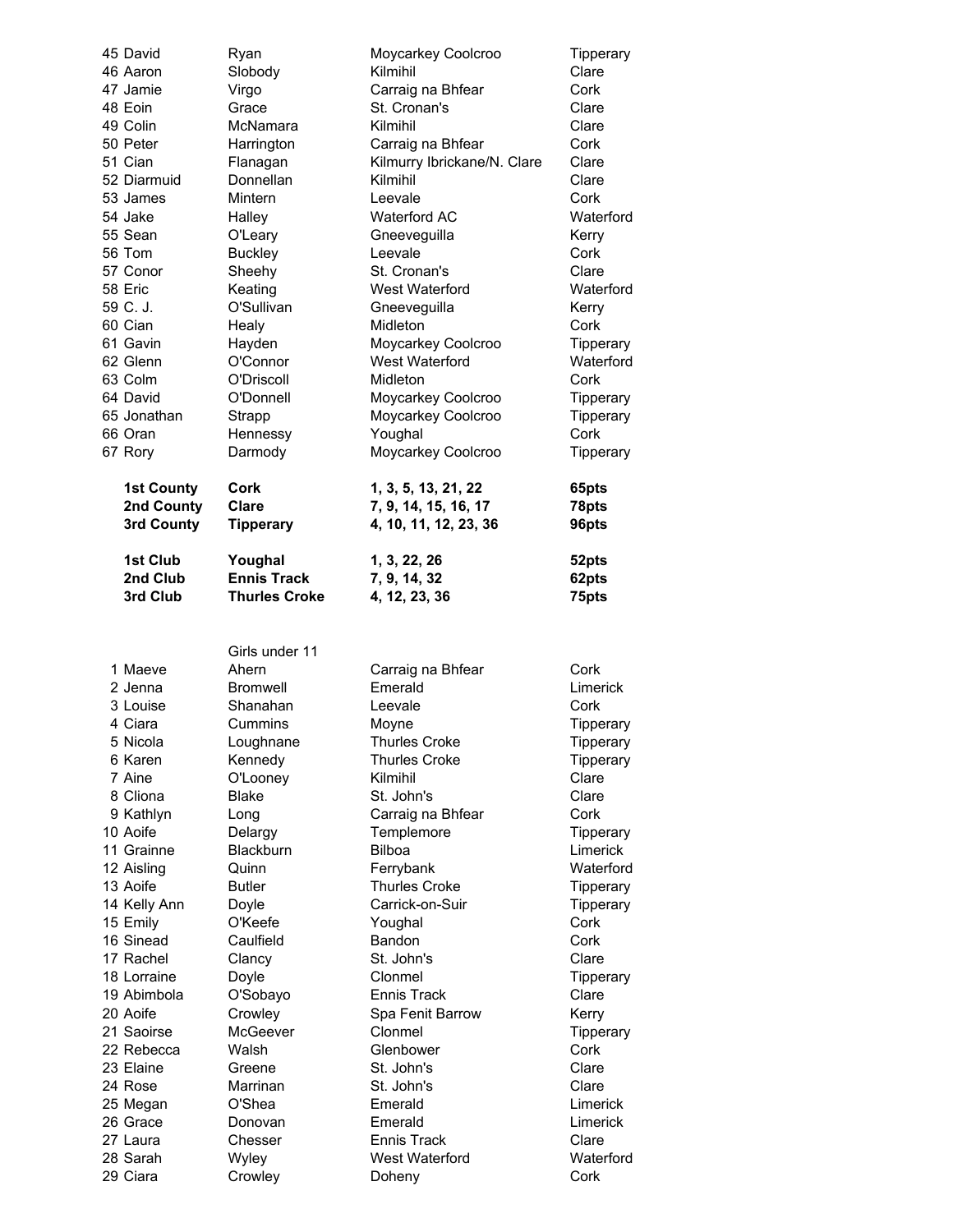30 Cassie O'Brien Youghal Cork 31 Aoibheann Malone Kilnaboy Clare 32 Niamh Brennan Emerald Limerick 33 Triona Murphy Doheny Cork 34 Stephanie O'Sullivan West Muskerry Cork 35 Grainne Lucey Bandon Cork 36 Beatrice Casey Gneeveguilla Kerry 37 Finlay C'Donovan West Muskerry Cork 38 Bronagh Kearns Doheny Cork 39 Niamh Ryan Thurles Croke Tipperary 40 Cara O'Connor Thurles Croke Tipperary 41 Shonagh Cleary Thurles Croke Tipperary 42 Niamh Fitzhenry Kilmurry Ibrickane/N. Clare Clare 43 Shona Enright Ennis Track Clare 44 Martina Slattery Templemore Tipperary 45 Molly **Kavanagh** Moyne More Mone Tipperary 46 Elsa Griffin K.C.K. Waterford 47 Cliona Ryan West Waterford Waterford 48 Sharon C'Sullivan West Muskerry Cork 49 Fiona Everard Bandon Cork 50 Ria Flanagan Ennis Track Clare 51 Rebecca Collins **Kilnaboy** Clare 52 Scarlett Douglas Doheny Cork 53 Kirstie Scannell Bandon Cork 54 Dearbhla Ryan Emerald Limerick 55 Rita O'Brien Blarney Inniscarra Cork 56 Clodagh Quinlivan Templemore Tipperary 57 Rachel Dunne **Youghal** Cork 58 Cliona O'Mahony Ballymore Cobh Cork 59 Ailbhe Hogan Ennis Track Clare 60 Liadh Ni Dhonnabhain Leevale Cork 61 Mari Dineen Bandon Cork 62 Cliona Dowling Blarney Inniscarra Cork 63 Sarah Hunter Leevale Cork 64 heather Curley **Curley Youghal** Cork 65 Ellen Fox Grange Fermoy Cork 66 Lisa Lovell Bandon Cork 67 Grainne Cremmins Ennis Track Clare 68 Roisin O'Malley Bilboa Limerick 69 Aisling Kelleher West Muskerry Cork 70 Heather Shanahan K.C.K. Waterford 71 Katie Considine Kilmurry Ibrickane/N. Clare Clare 72 Amy Hayes Ennis Track Clare 73 Michelle Berkery Bilboa Limerick 74 Zoey Goggin Youghal Cork 75 Dearbhla Kearns Doheny Cork 76 Nicole Whelan Emerald Limerick 77 Emma Ryan Templemore Tipperary 78 Semirat Saidi Ennis Track Clare 79 Briona Fennell K.C.K. Waterford 80 Ciara Cahill Ennis Track Clare 81 Roisin Coveney Bandon Cork 82 Michelle Sheahan Gneeveguilla Gheahan Kerry 83 Aine Murphy St. John's Clare 84 Aoife O'Hara Ballymore Cobh Cork 85 Aisling Parra Haren Kilmurry Ibrickane/N. Clare Clare 86 Lauren C'Mahony Youghal Cork 87 Niamh O'Brien Ennis Track Clare 88 Aoife **Hoctor** Templemore Templemore Tipperary 89 Brid Moloughney Carraig na Bhfear Cork 90 Lorna Ryan Ryan Templemore Tipperary 91 Aoife French An Gaeltacht Waterford 92 Rachel Morrissey West Waterford Waterford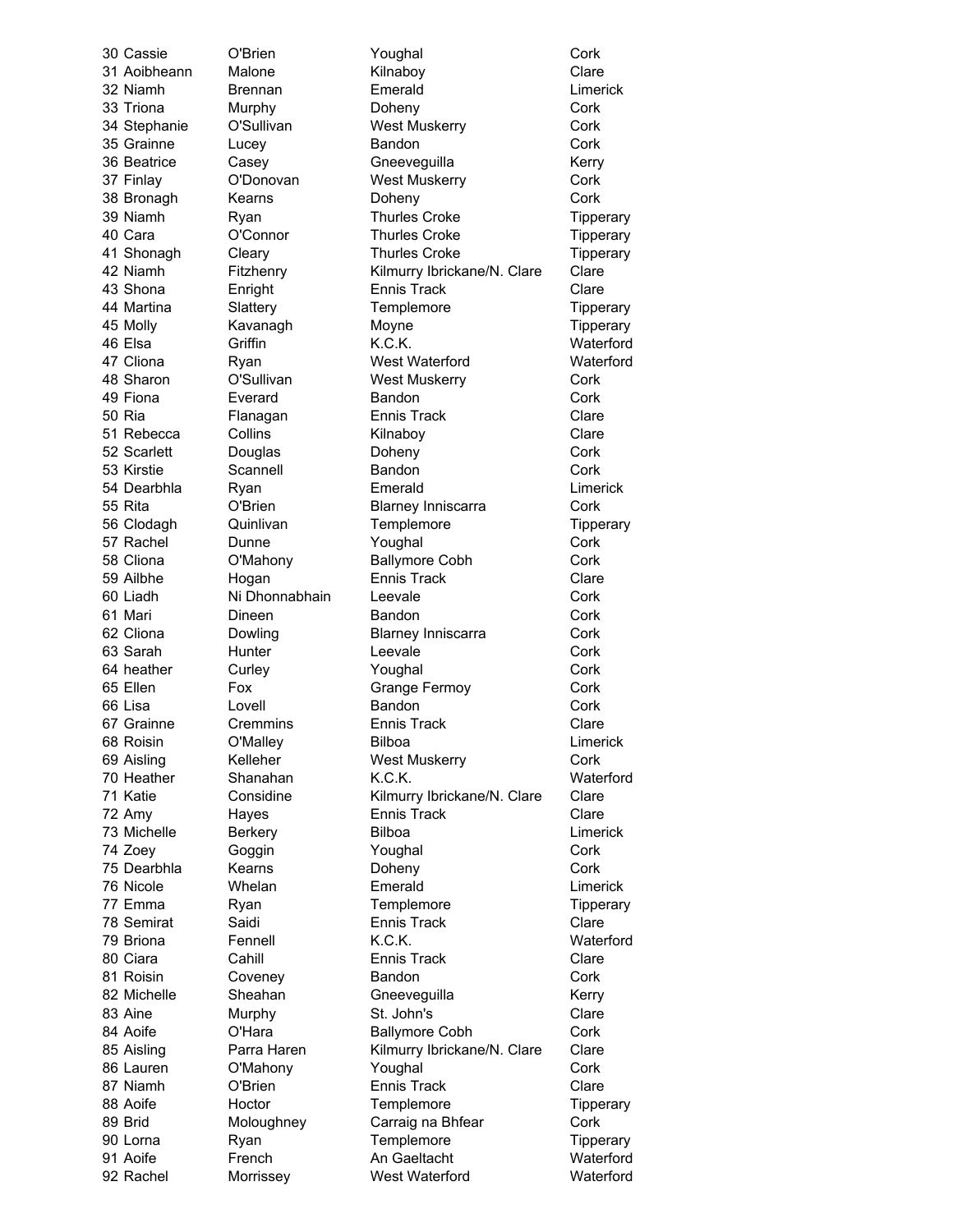| 93 Emma           | O'Sullivan           | <b>Blarney Inniscarra</b>   | Cork      |
|-------------------|----------------------|-----------------------------|-----------|
| 94 Aine           | Mullane              | Kilnaboy                    | Clare     |
| 95 Shannon        | O'Brien              | West Waterford              | Waterford |
| 96 Arlene         | Fouhy                | Carraig na Bhfear           | Cork      |
| 97 Margaret       | Frost                | West Waterford              | Waterford |
| 98 Ellen          | O'Sullivan           | Gneeveguilla                | Kerry     |
| 99 Rachel         |                      | West Waterford              | Waterford |
|                   | Young                |                             |           |
| 100 Erica         | Crotty               | West Waterford              | Waterford |
| 101 Michelle      | Flanagan             | Kilmurry Ibrickane/N. Clare | Clare     |
| 102 Ciara         | Scanlon              | <b>Ballymore Cobh</b>       | Cork      |
| 103 Eve           | Jennings             | Carraig na Bhfear           | Cork      |
| 104 Shauna        | Murphy Dooley        | <b>Blarney Inniscarra</b>   | Cork      |
| 105 Shauna        | Flavin               | Templemore                  | Tipperary |
| 106 Sandra        | O'Sullivan           | <b>Grange Fermoy</b>        | Cork      |
| 107 Holly         | McGrath              | West Waterford              | Waterford |
| <b>1st County</b> | <b>Tipperary</b>     | 4, 5, 6, 10, 13, 14         | 52pts     |
| 2nd County        | <b>Cork</b>          | 1, 3, 9, 15, 16, 22         | 66pts     |
|                   | <b>Clare</b>         |                             |           |
| 3rd County        |                      | 7, 8, 17, 19, 23, 24        | 98pts     |
| 1st Club          | <b>Thurles Croke</b> | 5, 6, 13, 39                | 63pts     |
| 2nd Club          | St. John's           | 8, 17, 23, 24               | 72pts     |
| 3rd Club          | <b>Emerald</b>       | 2, 25, 26, 32               | 85pts     |
|                   |                      |                             |           |
|                   |                      |                             |           |
|                   | Boys under 11        |                             |           |
| 1 Miceal          | Clancy               | St. John's                  | Clare     |
| 2 Brian           | O'Seanachain         | Lios Tuathail               | Kerry     |
| 3 David           | Atkinson             | Carraig na Bhfear           | Cork      |
| 4 Pearse          | Lillis               | Kilmihil                    | Clare     |
| 5 Sean            | McCarthy             | Skibbereen                  | Cork      |
| 6 Adam            | <b>Buckley</b>       | <b>West Muskerry</b>        | Cork      |
| 7 Cathal          | Moloney              | <b>Thurles Croke</b>        | Tipperary |
| 8 Jack            | Daly                 | Iveragh                     | Kerry     |
| 9 Eoin            | <b>Browne</b>        | Ferrybank                   | Waterford |
| 10 Owen           | Coates               | Midleton                    | Cork      |
| 11 Kieran         | Lynch                | Lios Tuathail               | Kerry     |
| 12 Fergal         | Curtin               | Youghal                     | Cork      |
| 13 Shane          | Keevers              | Bantry                      | Cork      |
| 14 Michael        | Quilligan            | Nenagh Olympic              | Tipperary |
| 15 Adam           | Ring                 | Iveragh                     | Kerry     |
| 16 Paraic         | McNamara             | Marian                      | Clare     |
| 17 Kevin          |                      |                             |           |
|                   | Mulcaire             | Ennis Track                 | Clare     |
| 18 Rory           | Purcell              | <b>Thurles Croke</b>        | Tipperary |
| 19 Dean           | Crowley              | Gneeveguilla                | Kerry     |
| 20 Sean           | Curran               | West Waterford              | Waterford |
| 21 Tholm          | Reddy                | West Waterford              | Waterford |
| 22 Conor          | Stakelum             | <b>Thurles Croke</b>        | Tipperary |
| 23 Jack           | Devitt               | Kilmurry Ibrickane/N. Clare | Clare     |
| 24 Eoghan         | McElhinney           | Bantry                      | Cork      |
| 25 Shane          | Crowley              | Gneeveguilla                | Kerry     |
| 26 Tadhg          | brennan              | Ferrybank                   | Waterford |
| 27 Gavin          | Dunne                | <b>Thurles Croke</b>        | Tipperary |
| 28 Liam           | Quigley              | Templemore                  | Tipperary |
| 29 Mark           | Gleeson              | <b>Bilboa</b>               | Limerick  |
| 30 Gary           | O'Sullivan           | <b>West Muskerry</b>        | Cork      |
| 31 Kevin          | O'Dwyer              | West Muskerry               | Cork      |
| 32 Dylan          | O'Connor             | Kilmurry Ibrickane/N. Clare | Clare     |
| 33 Brian          | Leyden               | Kilmurry Ibrickane/N. Clare | Clare     |
| 34 Evan           | Cusack               | Dooneen                     | Limerick  |
|                   |                      |                             |           |
| 35 Padraig        | O'Connor             | Dooneen                     | Limerick  |
| 36 Cormac         | McCann               | Ferrybank                   | Waterford |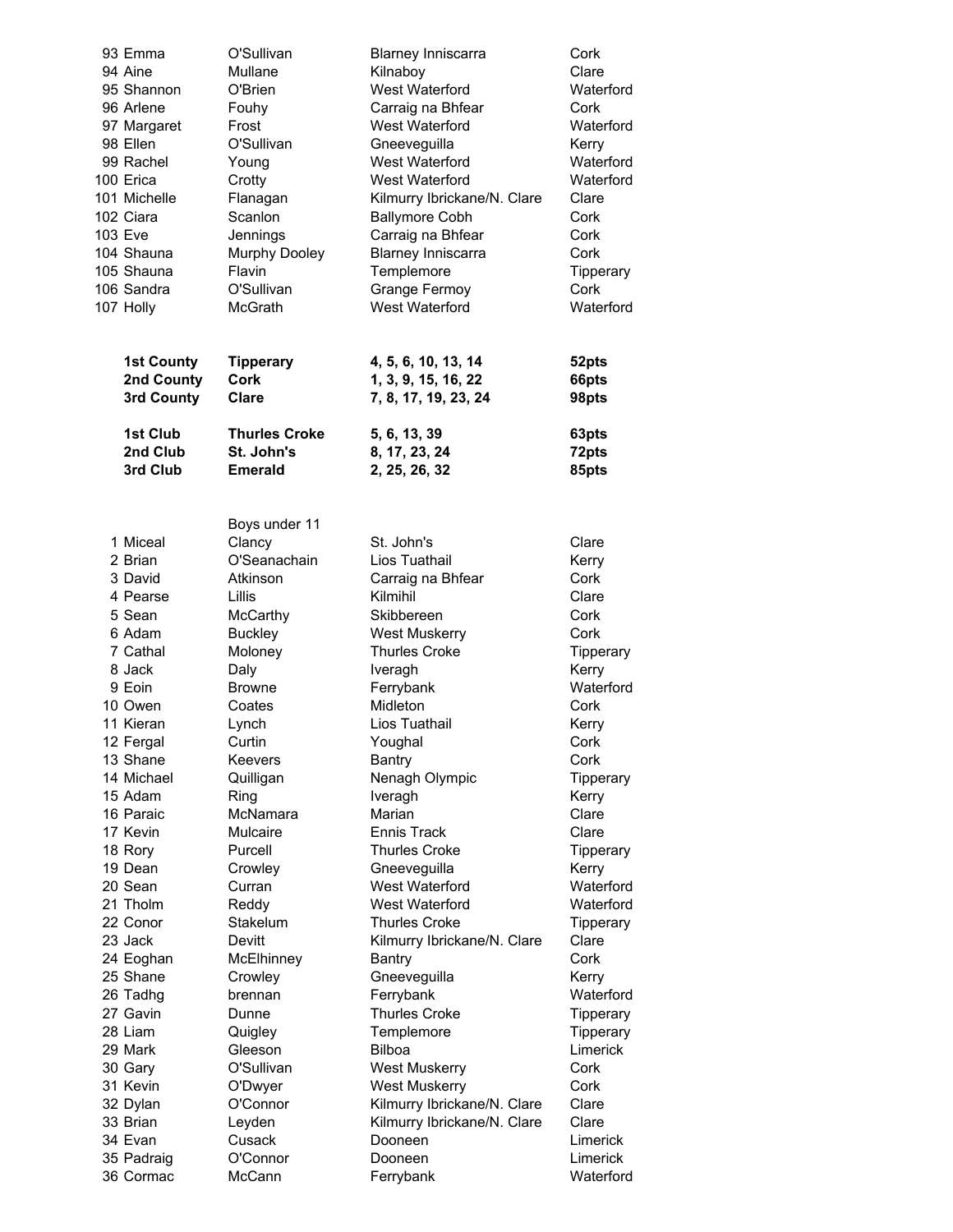37 Ryan Jennings Ennis Track Clare 38 Wayne Linnane St. Mary's Clare 39 Jerome Fitzgibbon Grange Fermoy Cork 40 Billy **Dunne Contact Contact Provide** Poughal **Contact Contact Contact Contact Cont** 41 Ronan Grace St. Cronan's Clare 42 Damon Gregory Clonmel Control Tipperary 43 Patrick Cleary Clonmel Control Clonment Clonment Clonment Clonment Clonment Clonment Clonment Clo 44 Kieran Hennessy Moycarkey Coolcroo Tipperary 45 Tomas O'Neill Gneeveguilla Kerry 46 Conor Sheedy Templemore Tipperary 47 George Bradley St. John's Clare 48 Dylan McGuire Waterford AC Waterford 49 John Nerisky Templemore Tipperary 50 Padraig Maguire **West Muskerry Cork** 51 Conchur Ryan Thurles Croke Tipperary 52 Padraig O'Donovan an Gaeltacht Waterford 53 Seosamh Ryan Thurles Croke Tipperary 54 Padraig Malone Kilmurry Ibrickane/N. Clare Clare 55 Niall **C'Shea** Iveragh **Internal C'Shea** Iveragh 56 David O'Connor Gneeveguilla Kerry 57 Seamas Fox Grange Fermoy Cork 58 Seadnaidh Smyth Midleton Cork 59 Aaron Ryan Ryan Thurles Croke Tipperary 60 Michael Daly **Daly** Iveragh **IVERGION** Kerry 61 Cathal Hurley Bantry Bantry Cork 62 David O'Flynn Carraig na Bhfear Cork 63 Conlon O'Leary Gneeveguilla Kerry 64 Oisin O'Mahoney West Waterford Waterford 65 Alan Corby Dooneen Limerick 66 Robert McNamara Duhallow Cork 67 Ethan Kelly **Ennis Track** Clare 68 Eoin Dwyer West Waterford Waterford 69 Sean Moloney Moyne Tipperary 70 David Sheehy St. Cronan's Clare 71 Cian Donnelly Marian Clare 72 Cathal Deane Youghal Cork 73 Kieran Lynch Youghal Cork 74 Aidan C'Sullivan Bantry Cork 75 Seamas Gallagher West Muskerry Cork 76 Colin C'Keefe Gneeveguilla Kerry 77 Richard Casey West Waterford Waterford 78 Stephen O'Dea Bilboa Limerick 79 Jack **O'Donovan** West Muskerry Cork 80 Ruari Martin Moycarkey Coolcroo Tipperary 81 Brian Clifford Carraig na Bhfear Cork 82 Diarmuid Ryan Templemore Tipperary 83 Jack Murphy Midleton Cork 84 Patrick Harvey Kilmurry Ibrickane/N. Clare Clare 85 Paul O'Farrell West Muskerry Cork 86 D. J. Cahill Grange Fermoy Cork 87 Brian McMahon St. John's Clare 88 Diarmuid Maher Templemore Tipperary 89 Luke Ring Ring Leevale Cork 90 Conor Forde Youghal Cork 91 Daniel Moonan Grange Fermoy Cork 92 Glen Power Waterford AC Waterford 93 Daniel Meehan Templemore Tipperary 94 Kyle Shanahan Waterford AC Waterford 95 Stephen Madden Carraig na Bhfear Cork 96 Kevin McGinley Ennis Track Clare 97 Joseph Carmody Marian Clare 98 Kevin Lewis Grange Fermoy Cork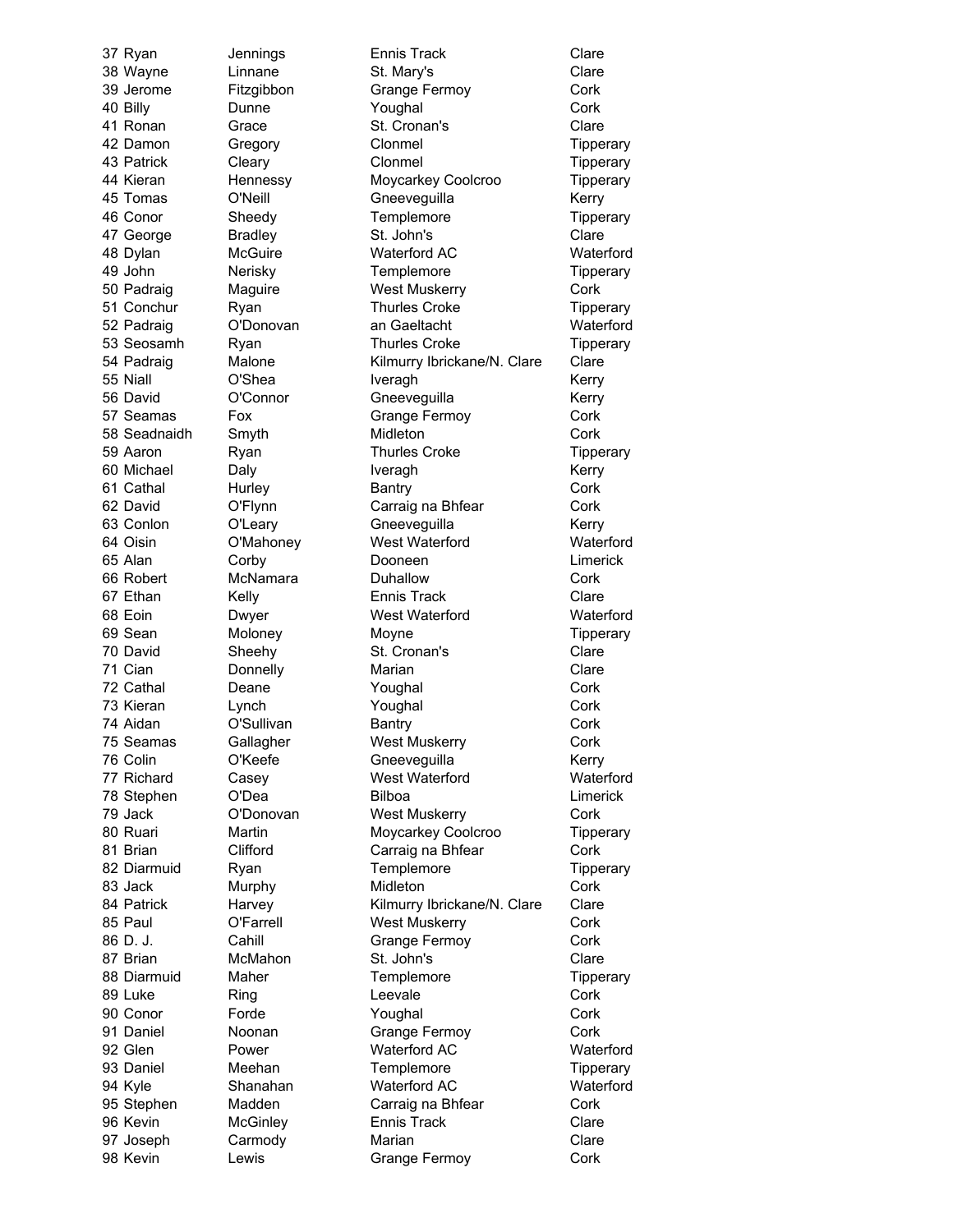| <b>1st County</b><br>2nd County<br>3rd County | Cork<br><b>Kerry</b><br>Clare                | 3, 5, 6, 10, 12, 13<br>2, 8, 11, 15, 19, 25<br>1, 4, 16, 17, 23, 32 | 49pts<br>80pts<br>93pts |
|-----------------------------------------------|----------------------------------------------|---------------------------------------------------------------------|-------------------------|
| 1st Club<br>2nd Club                          | <b>Thurles Croke</b><br><b>West Muskerry</b> | 7, 18, 22, 27<br>6, 30, 31, 50                                      | 74pts<br>117pts         |
| 3rd Club                                      | Iveragh                                      | 8, 15, 55, 60                                                       | 138pts                  |
|                                               |                                              |                                                                     |                         |
|                                               | Girls under 13                               |                                                                     |                         |
| 1 Shauna                                      | Fagan                                        | Leevale                                                             | Cork                    |
| 2 Aoife                                       | O'Sulllvan                                   | Tramore                                                             | Waterford               |
| 3 Niamh                                       | Markham                                      | St. Mary's                                                          | Clare                   |
| 4 Muiriosa                                    | O'Sulllvan                                   | Tramore<br><b>Thurles Croke</b>                                     | Waterford               |
| 5 Laura                                       | Loughnane<br>O'Brien                         | Clonmel                                                             | Tipperary               |
| 6 Megan<br>7 Kerrie                           | <b>Dillon</b>                                | St. Mary's                                                          | Tipperary<br>Limerick   |
| 8 Niamh                                       | Clancy                                       | St. John's                                                          | Clare                   |
| 9 Aine                                        | Sheahan                                      | Gneeveguilla                                                        | Kerry                   |
| 10 Claire                                     | Horgan                                       | Clonmel                                                             | Tipperary               |
| 11 Jean                                       | Clancy                                       | St. John's                                                          | Clare                   |
| 12 Rachel                                     | O'Shea                                       | <b>West Muskerry</b>                                                | Cork                    |
| 13 Hannah                                     | O'Sullivan                                   | Gneeveguilla                                                        | Kerry                   |
| 14 Aoife                                      | O'Gorman                                     | Kilmihil                                                            | Clare                   |
| 15 Roisin                                     | Cleary                                       | Clonmel                                                             | Tipperary               |
| 16 Rosemarie                                  | Hanafin                                      | <b>Thurles Croke</b>                                                | Tipperary               |
| 17 Karla                                      | O'Reilly                                     | Ennis Track                                                         | Clare                   |
| 18 Orlagh                                     | Flanagan                                     | Kilmurry Ibrickane/N. Clare                                         | Clare                   |
| 19 Aisling                                    | Corbett                                      | St. Cronan's                                                        | Clare                   |
| 20 Rebecca                                    | Lynch                                        | Lios Tuathail                                                       | Kerry                   |
| 21 Shauna                                     | Harvey                                       | St. John's                                                          | Clare                   |
| 22 Laura                                      | Egan                                         | Kilmihil                                                            | Clare                   |
| 23 Aisling                                    | Everard                                      | <b>Bandon</b>                                                       | Cork                    |
| 24 Frances                                    | Nerisky                                      | Templemore                                                          | Tipperary               |
| 25 Emer                                       | Ryan                                         | Templemore                                                          | Tipperary               |
| 26 Niamh                                      | Hayes                                        | St. Flannan's                                                       | Tipperary               |
| 27 Jennifer                                   | Cahill                                       | Grange Fermoy                                                       | Cork                    |
| 28 Cora                                       | Kerrane                                      | <b>Thurles Croke</b>                                                | Tipperary               |
| 29 Cara                                       | O'Brien                                      | Midleton                                                            | Cork                    |
| 30 Ciara                                      | Giles Doran                                  | Ferrybank                                                           | Waterford               |
| 31 Vanessa                                    | Dineen                                       | Lios Tuathail                                                       | Kerry                   |
| 32 Emma                                       | O'Brien                                      | <b>Thurles Croke</b>                                                | Tipperary               |
| 33 Caroline<br>34 Claire                      | Dineen                                       | Gneeveguilla                                                        | Kerry                   |
| 35 Muireann                                   | Brennan<br>creamer                           | Spa Fenit Barrow<br><b>Bilboa</b>                                   | Kerry<br>Limerick       |
| 36 Autumn                                     | Coady                                        | Ferrybank                                                           | Waterford               |
| 37 Aisling                                    | Croke                                        | Dooneen                                                             | Limerick                |
| 38 Brona                                      | Croke                                        | Dooneen                                                             | Limerick                |
| 39 Jessica                                    | Coyne                                        | Dooneen                                                             | Limerick                |
| 40 Cliodhna                                   | Hegarty                                      | Leevale                                                             | Cork                    |
| 41 Shauna                                     | Hayden                                       | Moycarkey Coolcroo                                                  | Tipperary               |
| 42 Ciara                                      | Ryan                                         | Kilnaboy                                                            | Clare                   |
| 43 Nollaig                                    | <b>Blake</b>                                 | St. John's                                                          | Clare                   |
| 44 Colette                                    | Keniry                                       | St. John's                                                          | Clare                   |
| 45 Kim                                        | Ryan                                         | <b>Thurles Croke</b>                                                | Tipperary               |
| 46 orlaith                                    | Moynihan                                     | Clonmel                                                             | Tipperary               |
| 47 Melissa                                    | Duggan                                       | Doheny                                                              | Cork                    |
| 48 Katie                                      | <b>Browne</b>                                | Ferrybank                                                           | Waterford               |
| 49 Catriona                                   | Hayes                                        | Moycarkey Coolcroo                                                  | Tipperary               |
| 50 Lily                                       | Guilfoyle                                    | Kilnaboy                                                            | Clare                   |
| 51 Lorraine                                   | <b>Bray</b>                                  | West Waterford                                                      | Waterford               |
| 52 Roisin                                     | Considine                                    | Kilmurry Ibrickane/N. Clare                                         | Clare                   |
| 53 Linda                                      | Sadlier                                      | Templemore                                                          | Tipperary               |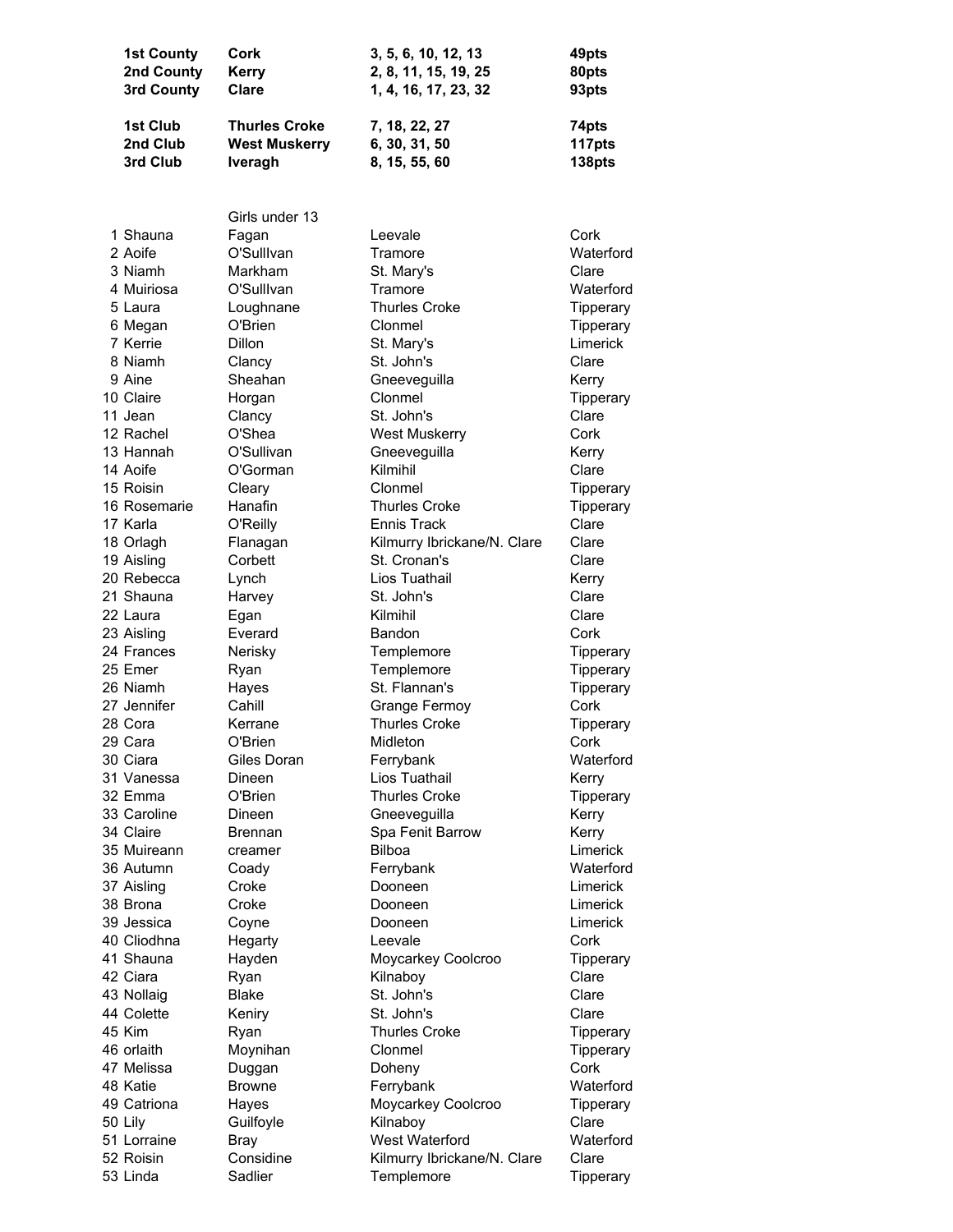3rd Club St. John's 8, 11, 21, 43 83pts

54 Rachel Merritt Carraig na Bhfear Cork 55 Laura Murphy Blarney Inniscarra Cork 56 Niamh Blackburn Bilboa Limerick 57 Ava Murphy Leevale Cork 58 Laura Tobin Clonmel Tipperary 59 Marie Fehir St. Cronan's Clare 60 Tess C'Neill Clonmel Control Tipperary 61 Rachel Dillon Dooneen Limerick 62 Siobhan Marrinan St. John's Clare 63 Siobhan nestor Kilmurry Ibrickane/N. Clare Clare 64 Alice Gourley K.C.K. Waterford 65 Rita Casey Gneeveguilla Kerry 66 Helena Murphy Bandon Cork 67 Fiona Browne Dooneen Limerick 68 Mary Theresa Murphy Bandon Bandon Cork 69 Annalee O'Donovan Marian Clare 70 Seana Coveney Bandon Cork 71 Sinead Rouine Kilmurry Ibrickane/N. Clare Clare 72 Aisling Kiely Leevale Cork 73 Sinead Lawless Thurles Croke Tipperary 74 Catherine Power St. Mary's Limerick 75 Caoimhe McMahon Kilmurry Ibrickane/N. Clare Clare 76 Nadine Murphy Leevale Cork 77 Jennifer Mullally Templemore Tipperary 78 Kate Hickey West Waterford Waterford 79 Catherine Fouhy Carraig na Bhfear Cork 80 Juliana Gleeson Dooneen Limerick 81 Niamh Giles Doran Ferrybank Waterford 82 Tara O'Riordan West Muskerry Cork 83 Jessica C'Connor Marian Marian Clare 84 Aisling Daly Daly Youghal Cork 85 Cathy Halpin St. Cronan's Clare 86 Ellen **O'Flynn** Carraig na Bhfear Cork 87 Rionat O'Sobaoy Ennis Track Clare 88 Sinead Burke Kilmihil Clare 89 Michelle Canny St. Cronan's Clare 90 Leanne Woods Midleton Cork 91 Aoife Lucey Bandon Cork 92 Jane Flanagan Ennis Track Clare 93 Anya Ryan Ryan Waterford AC Waterford 94 Rachel French An Gaeltacht Waterford 95 Meabh Moynihan Clonmel Tipperary 96 Claire Purcell Waterford AC Waterford 97 Rebecca Devine Ennis Track Clare 98 Stephanie O'Loughlin Kilnaboy Clare 99 Rebecca Keating Leevale Cork 100 Aisling Templemore Templemore Tipperary 101 Orla **O'Connor Connor** Kilnaboy **Clare** Clare 102 Dominique O'Mahoney West Waterford Waterford 103 Sarah Ryan Ryan Templemore Tipperary 104 Aisling French **An Gaeltacht** Waterford 105 Lauren O'Sullivan West Waterford Waterford 106 Orla Cork Daly **Contract Cork** Youghal Cork 107 Sinead Cahill **Cahill** Marian Clare 108 Michelle Maher West Waterford Waterford 1st County Clare 3, 8, 11, 14, 17, 18 71pts 2nd County Tipperary 5, 6, 10, 15, 16, 24 76pts 3rd County Cork 1, 12, 23, 27, 29, 40 132pts 1st Club Clonmel 6, 10, 15, 46 77pts 2nd Club Thurles Croke 5, 16, 28, 32 81pts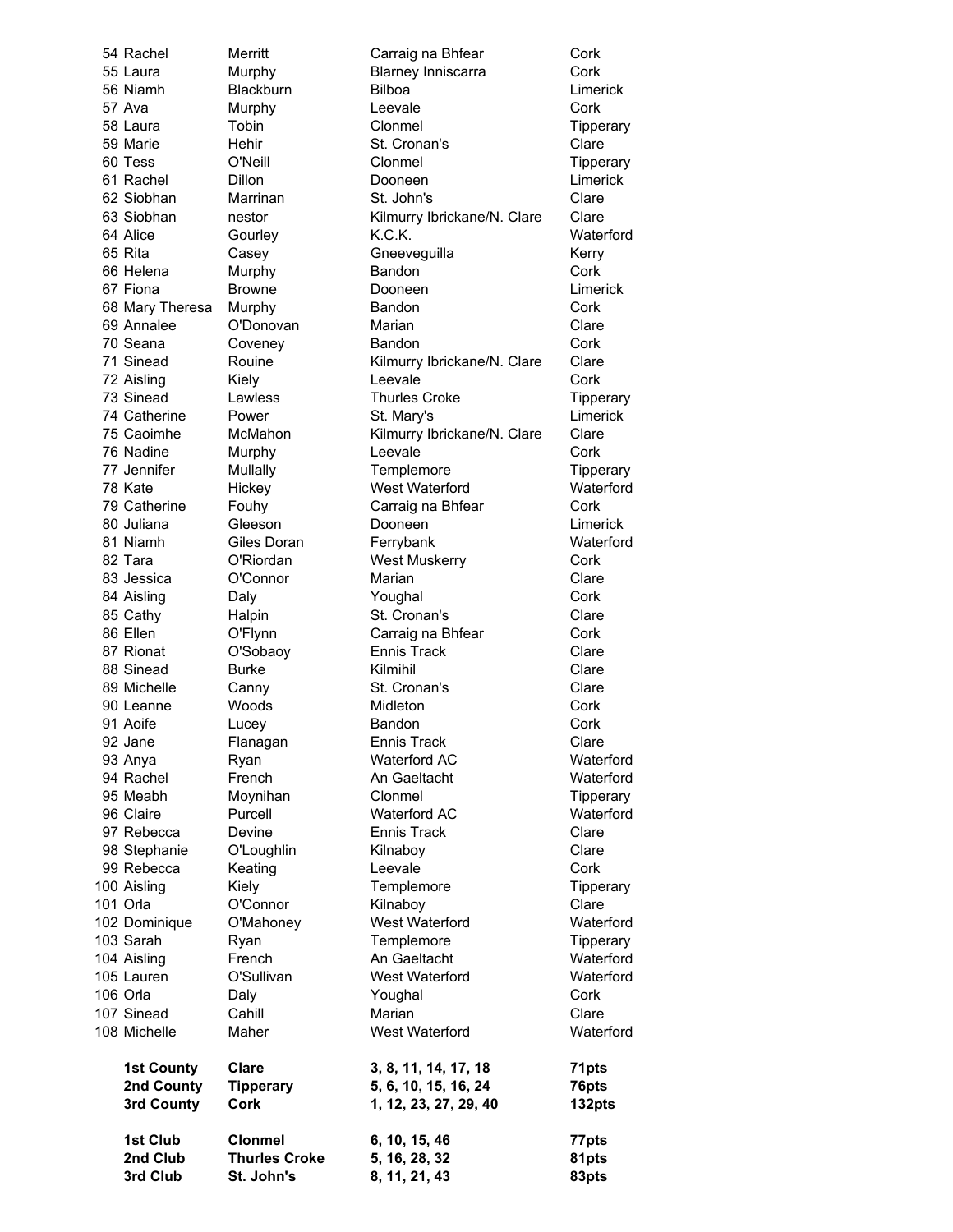Boys under 13

1 Kieran Malsh Glenbower Cork 2 Ian Slobody Kilmihil Clare 3 David C'Keefe Gneeveguilla Kerry 4 Con and Berkery Bilboa and Bilboa Limerick 5 David Conroy St. Cronan's Clare 6 Cian O'Brien Marian Clare 7 Brian O'Donovan Emerald Limerick 8 Liam O'Connell Iveragh Kerry 9 Tadhg Lillis Kilmihil Clare 10 Ryan Taylor St. Cronan's Clare 11 Paul Shanahan Thurles Croke Tipperary 12 Michael Linnane St. Mary's Clare 13 John Joe Ryan **Templemore** Templemore Tipperary 14 Eimhin Courtney **Ennis Track** Clare 15 Niall Keane St. Cronan's Clare 16 Sean O'Dea Bilboa Limerick 17 Jack Browne St.Mary's St.Mary's Clare 18 Reece Maher Clonmel Control Tipperary 19 Conor Madigan St. John's Clare 20 Michael Moloney Ennis Track Clare 21 Caoimhin Donnellan Kilmihil Clare 22 Adam Malone Youghal Cork 23 Matthew O'Sullivan Iveragh Iveragh Kerry 24 Brian Mhelehan Glenbower Cork 25 Seamie Hanafin Thurles Croke Tipperary 26 Lee Quirke Ennis Track Clare 27 Patrick Chesser Ennis Track Clare 28 Dean Ryan Ryan Templemore Tipperary 29 John Durcan Togher Cork 30 Scott Brophy **Emerald** Emerald Limerick 31 Matthew Kavanagh Moyne More Tipperary 32 Conor Galvin Bantry Cork 33 Cormack Hickey Riverstick Kinsale Cork 34 Kevin Cronin Iveragh Iveragh Kerry 35 Tom Hennessy Nenagh Olympic Tipperary 36 Darragh Brennan Ferrybank Waterford 37 Mark O'Keefe Youghal Cork 38 Gavin Barry Glenbower Cork 39 Diarmuid Barron St. Cronan's Clare 40 Robert O'Sullivan Bandon Cork 41 Michael Behan K.C.K. Waterford 42 Billy Murphy Togher Cork 43 Cillian **O'Donovan** Iveragh **Iveragh** Kerry 44 Aaron Whelan K.C.K. Waterford 45 Conor Crowley Gneeveguilla Kerry 46 John Power Clonmel Control Tipperary 47 Alan O'Brien St. Cronan's Clare 48 David Keating Leevale Cork 49 Declan Martin Ennis Track Clare 50 Mark Mullane St. Mary's Limerick 51 Gary English Thurles Croke Tipperary 52 Evan Lynch Clonmel Tipperary 53 Eoin Burke Togher Cork 54 Eoin Ryan Ryan Newport Tipperary 55 Padraig Walsh Glenbower Cork 56 Luke Kelly Ferrybank Waterford 57 Ronan O'Shea Iveragh Iveragh Kerry 58 John O'Brien Blarney Inniscarra Cork 59 Cian Ryan West Waterford Waterford 60 Kieran Dunne Thurles Croke Tipperary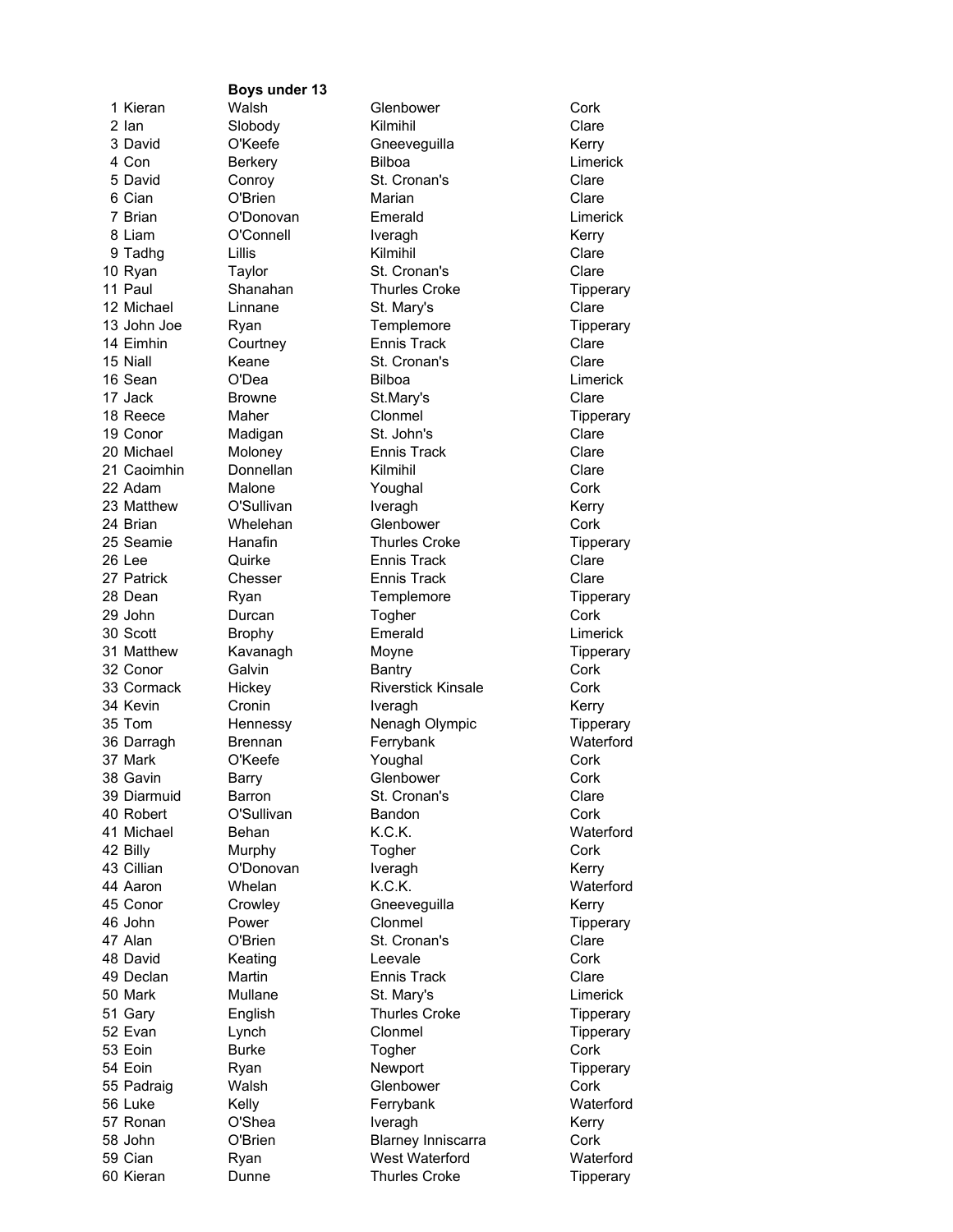| 61 Paul           | O'Mahoney           | <b>Blarney Inniscarra</b>                 | Cork      |
|-------------------|---------------------|-------------------------------------------|-----------|
| 62 Kevin          | Ryan                | Carraig na Bhfear                         | Cork      |
| 63 Kelvin         | Stone               | Bandon                                    | Cork      |
| 64 Oisin          |                     | Bandon                                    | Cork      |
|                   | Twomey              |                                           |           |
| 65 Eddie          | Dunbar              | Duhallow                                  | Cork      |
| 66 Kevin          | Fox                 | Grange Fermoy                             | Cork      |
| 67 Rody           | Quigley             | Templemore                                | Tipperary |
| 68 Patrick        | Ryan                | <b>Thurles Croke</b>                      | Tipperary |
| 69 Jonathan       | Martin              | <b>Ennis Track</b>                        | Clare     |
|                   |                     |                                           |           |
| 70 Edward         | Aherne              | Bandon                                    | Cork      |
| 71 Tom            | Moloney             | Moyne                                     | Tipperary |
| 72 Luke           | Harrison            | St. Cronan's                              | Clare     |
| 73 Fintan         | Maguire             | <b>West Muskerry</b>                      | Cork      |
| 74 Joseph         | Kavanagh            | Moyne                                     | Tipperary |
| 75 James          | Flynn               | Togher                                    | Cork      |
|                   |                     |                                           |           |
| 76 Eoin           | Hanrahan            | Ennis Track                               | Clare     |
| 77 Evan           | Crotty              | Emerald                                   | Limerick  |
| 78 Danny          | Ryan                | Templemore                                | Tipperary |
| 79 Cian           | Creedon             | <b>West Muskerry</b>                      | Cork      |
| 80 Martin         | Hackett             | Moycarkey Coolcroo                        | Tipperary |
| 81 Sean           |                     | Glenbower                                 | Cork      |
|                   | Hennessy            |                                           |           |
| 82 David          | Donnellan           | Kilmihil                                  | Clare     |
| 83 Thomas         | Blake               | Emerald                                   | Limerick  |
| 84 Robert         | Downey              | <b>West Muskerry</b>                      | Cork      |
| 85 Shane          | Nugent              | West Waterford                            | Waterford |
| 86 Joe            | O'Donnell           | Carraig na Bhfear                         | Cork      |
| 87 mark           | McGovern            | Ennis Track                               | Clare     |
|                   |                     |                                           |           |
| 88 Luke           | Fennessy            | West Waterford                            | Waterford |
| 89 Brendan        | O'Leary             | Kilnaboy                                  | Clare     |
| 90 Jos            | Grobels             | <b>West Muskerry</b>                      | Cork      |
|                   |                     |                                           |           |
|                   |                     |                                           | 44pts     |
|                   |                     |                                           |           |
| <b>1st County</b> | Clare               | 2, 5, 6, 9., 10, 12                       |           |
| 2nd County        | <b>Tipperary</b>    | 11, 13, 18, 25, 28, 31                    | 126pts    |
| 3rd County        | <b>Cork</b>         | 1, 22, 24, 29, 32, 34                     | 141pts    |
|                   |                     |                                           |           |
| 1st Club          | <b>St. Cronan's</b> | 69pts                                     | 69pts     |
| 2nd Club          | <b>Ennis Track</b>  | 87pts                                     | 87pts     |
| 3rd Club          | <b>Iveragh</b>      | 111pts                                    | 111pts    |
|                   |                     |                                           |           |
|                   |                     |                                           |           |
|                   | Girls under 15      |                                           |           |
| 1 Shannon         | Ryan                | Dooneen                                   | Limerick  |
| 2 Cliodhna        | Galwey              | Liscarroll                                | Cork      |
| 3 Emer            |                     | Thurles Croke                             |           |
|                   | Kennedy             |                                           | Tipperary |
| 4 Jessica         | <b>Neville</b>      | <b>Blarney Inniscarra</b>                 | Cork      |
| 5 Christine       | <b>Neville</b>      | <b>Blarney Inniscarra</b>                 | Cork      |
| 6 Blaithin        | Lynch               | Midleton                                  | Cork      |
| 7 Niamh           | de hOra             | Faranfore MV                              | Kerry     |
| 8 Eimear          | Foley               | Gneeveguilla                              | Kerry     |
| 9 Alanna          | Allen               | <b>Riverstick Kinsale</b>                 | Cork      |
|                   |                     |                                           |           |
| 10 Katie          | Cahill              | St. Cronan's                              | Clare     |
| 11 Cliona         | Doyle               | Clonmel                                   | Tipperary |
| 12 Karen          | Curran              | Iveragh                                   | Kerry     |
| 13 Marita         | Moloney             | Moycarkey Coolcroo                        | Tipperary |
| 14 Julie          | Doheny              | Emerald                                   | Limerick  |
| 15 Roisin         | O'Looney            | Kilmihil                                  | Clare     |
| 16 Clare          | O'Brien             |                                           | Cork      |
|                   |                     | <b>Blarney Inniscarra</b>                 |           |
| 17 Megan          | Kiely               | Ferrybank                                 | Waterford |
| 18 Kate           | Veale               | West Waterford                            | Waterford |
| 19 Aisling        | Darcy               | Ennis Track                               | Clare     |
| 20 Harriet        | Flynn               | Shannon                                   | Clare     |
| 21 Karen          | O'Brien             | St. Cronan's<br><b>Blarney Inniscarra</b> | Clare     |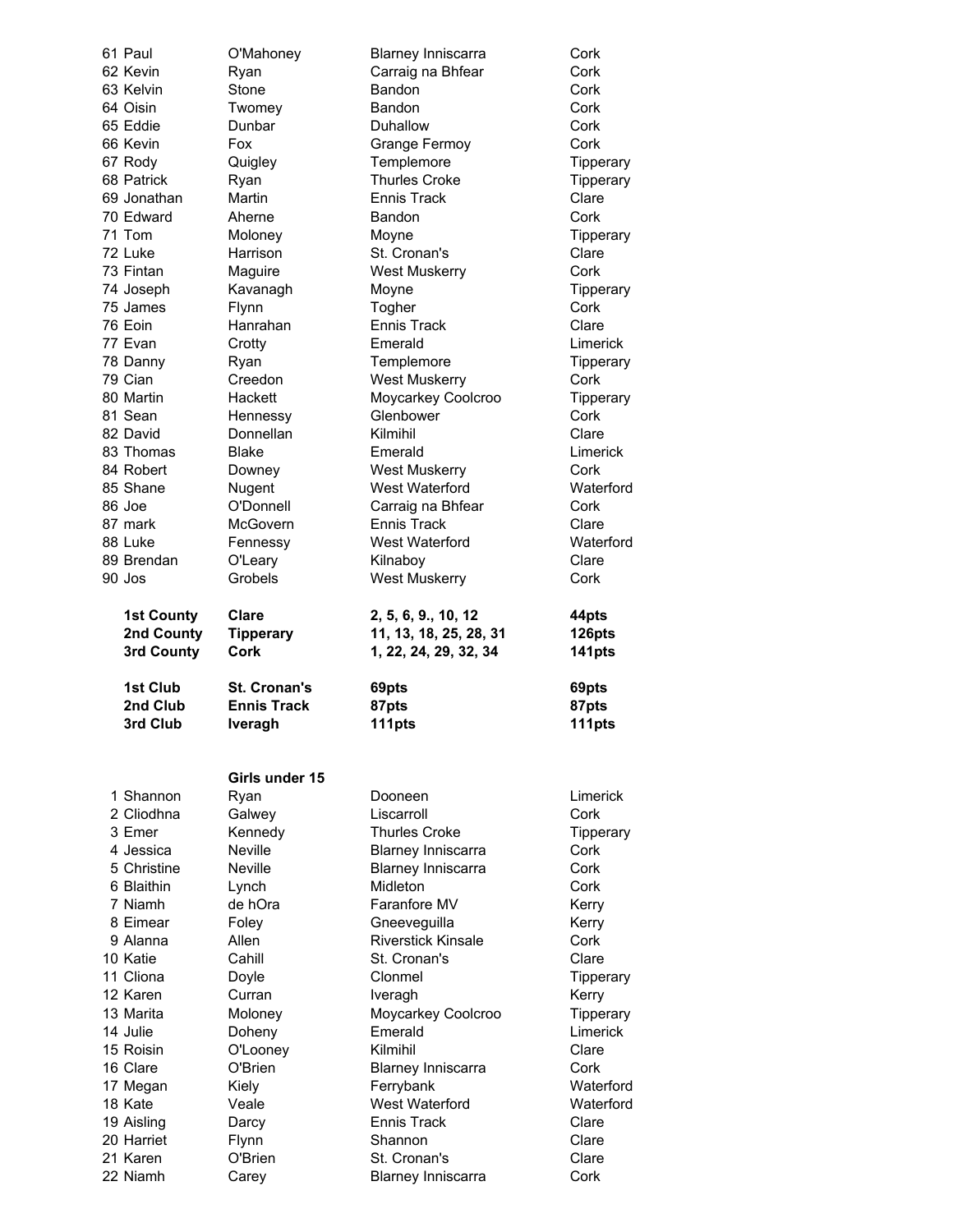23 Ann Kennedy Emerald Limerick 24 Mairead O'Neill Gneeveguilla Kerry 25 Margaret Mary Grace **Nenagh Olympic** Tipperary 26 Jessica Sheehan Riverstick Kinsale Cork 27 Andrea Loughnane Thurles Croke Tipperary 28 Carol Berkery Newport Newton Tipperary 29 Elaine Fitzgibbon Thurles Croke Tipperary 30 Margaret Carey Blarney Inniscarra Cork 31 Ciara Murray Ferrybank Waterford 32 Niamh Joy Gneeveguilla Kerry 33 Erica Kiely K.C.K. Waterford 34 Niamh Clifford Star of the Laune Kerry 35 Louise Fogarty Moyne Tipperary 36 Alison Courtney St. Cronan's Clare 37 Lisa O'Connor Kilnaboy Clare 38 Paula Loughnane St. Cronan's Clare 39 Niamh O'Loughlin Kilnaboy Clare 40 Claire Lawless Thurles Croke Tipperary 41 Emma hennessy Youghal Cork 42 Una O'Mahony Blarney Inniscarra Cork 43 Fiona Holmes Bilboa Limerick 44 Fiona Burquin Riverstick Kinsale Cork 45 Michelle Horgan West Muskerry Cork 46 Patricia Curtin Youghal Cork 47 Niamh O'Connor Dooneen Limerick 48 Meabh Hogan Ennis Track Clare 49 Emma Flavin Youghal Cork 50 Amy Collins Blarney Inniscarra Cork 51 Ciara Reidy Kilnaboy Clare 52 Clodagh Gallagher West Waterford Waterford 53 Caroline Farrelly Waterford AC Waterford 54 Sara **Dunne Thurles Croke** Thurles Croke **Tipperary** 55 Adie **Bourke** Thurles Croke Tipperary 56 Suzanne Kelly Kilnaboy Clare 57 Aoife Murphy Blarney Inniscarra Cork 58 Claire **Hogan** St. Flannan's Tipperary 59 Rachel Mulcaire Ennis Track Clare 60 Veronica Horgan Clonmel Tipperary 61 Lucy Power Waterford AC Waterford 62 Charlette Ryan St. Cronan's St. Cronanis Clare 63 Catherine Dowling Blarney Inniscarra Cork 64 Anna Hayes St. John's Clare 65 Maria **Ryan** Ryan St. Cronan's Clare 66 Shannon Ronan Riverstick Kinsale Cork 67 Niamh Tebay Waterford AC Waterford 68 Ciara Broderick Farrell Youghal Cork 69 Chloe Curtin Curtin Kilnaboy Clare 70 Colleen Whelan West Waterford Waterford 71 Jennifer McCahill Tipp Town Tipperary 72 Rachel O'Mahony Belgooly Cork 73 Niamh Lyons Kilnaboy Clare 74 Colette **O'Leary Kilnaboy Clare** Clare 75 Kate Kiely K.C.K. Waterford 76 Laura Eivers Blarney Inniscarra Cork 77 Lisa Houlihan West Waterford Waterford 78 Julie Killeen Gneeveguilla Kerry 79 Simone Strapp Moycarkey Coolcroo Tipperary 80 Karen Purcell Waterford AC Waterford 81 Niamh Daly **Youghal** Cork 1st County Cork 2, 4, 5, 6, 9, 16 42pts 2nd County Tipperary 3, 11, 13, 25, 27, 28 107pts 3rd County Kerry 7, 8, 12, 24, 32, 34 117pts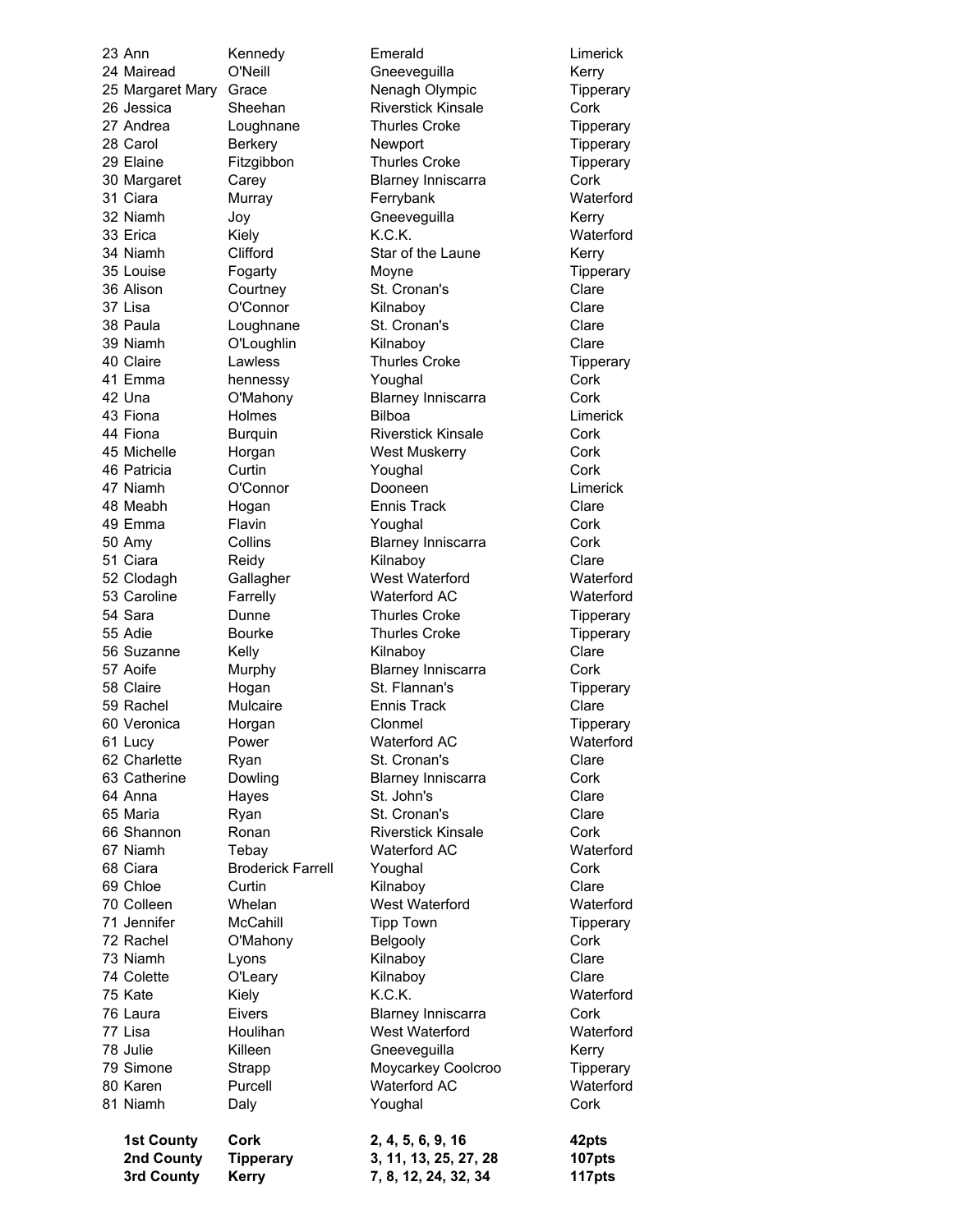| 2nd Club      | <b>Thurles Croke</b> | 3, 27, 29, 40               | 99pts     |
|---------------|----------------------|-----------------------------|-----------|
| 3rd Club      | <b>St. Cronan's</b>  | 10, 21, 36, 38              | 105pts    |
|               |                      |                             |           |
|               |                      |                             |           |
|               | Boys under 15        |                             |           |
| 1 Danny       | <b>Mullins</b>       | Bantry                      | Cork      |
| 2 Christopher | O'Brien              | <b>Thurles Croke</b>        | Tipperary |
| 3 Patrick     | Coleman              | Togher                      | Cork      |
| 4 Damien      | <b>Burke</b>         | Kilmihil                    | Clare     |
| 5 Patrick     | Hughes               | <b>Thurles Croke</b>        | Tipperary |
| 6 Aidan       | Kearney              | <b>Ennis Track</b>          | Clare     |
| 7 Edward      | Hynes                | Templemore                  | Tipperary |
| 8 Dean        | Cronin               | <b>Blarney Inniscarra</b>   | Cork      |
| 9 Shane       | Fitzgerald           | Emerald                     | Limerick  |
| 10 Declan     | Moore                | <b>Bilboa</b>               | Limerick  |
| 11 Gary       | cantwell             | K.C.K.                      | Waterford |
| 12 Sean       | O'Hara               | Iveragh                     | Kerry     |
| 13 Denis      | O'Dea                | <b>Bilboa</b>               | Limerick  |
| 14 Eoin       | Enright              | St. Cronan's                | Clare     |
| 15 Sean       | Tobin                | Clonmel                     | Tipperary |
| 16 Declan     | Mullane              | St. Mary's                  | Limerick  |
| 17 Eoin       | O'Donnell            | St. Mary's                  | Limerick  |
| 18 Rhuain     | Mitchell             | K.C.K.                      | Waterford |
| 19 Cathal     | Keating              | Iveragh                     | Kerry     |
| 20 Conor      | Cleary               | Kilmurry Ibrickane/N. Clare | Clare     |
| 21 Drew       | McLean               | <b>Bilboa</b>               | Limerick  |
| 22 Jamie      | Moloney              | Templemore                  | Tipperary |
| 23 Mark       | O'Sullivan           | Bandon                      | Cork      |
| 24 Michael1   | Carey                | Clonmel                     | Tipperary |
| 25 Kevin      | Connellan            | St. Cronan's                | Clare     |
| 26 David      | Early                | West Waterford              | Waterford |
| 27 Thomas     | Blackburn            | <b>Bilboa</b>               | Limerick  |
| 28 Shaun      | Healy                | Togher                      | Cork      |
| 29 Kevin      | Chesser              | Ennis Track                 | Clare     |
| 30 William    | Flynn                | Shannon                     | Clare     |
| 31 Spike      | Shaughnessy          | Bandon                      | Cork      |
| 32 Ciaran     | Everard              | Bandon                      | Cork      |
| 33 Ben        | Kiely                | Ferrybank                   | Waterford |
| 34 Eoin       | Casey                | Glenbower                   | Cork      |
| 35 Cullen     | Lynch                | Togher                      | Cork      |
| 36 David      | Whelehan             | Glenbower                   | Cork      |
| 37 Conor      | Foley                | Togher                      | Cork      |
| 38 Dara       | Kenny                | <b>Blarney Inniscarra</b>   | Cork      |
| 39 Daniel     | Walsh                | Glenbower                   | Cork      |
| 40 Robert     | Kidney               | Togher                      | Cork      |
| 41 John       | Halley               | K.C.K.                      | Waterford |
| 42 Peter      | Maher                | Ennis Track                 | Clare     |
| 43 Gavin      | Hayes                | St. Mary's                  | Limerick  |
| 44 John       | Dorgan               | Togher                      | Cork      |
| 45 Lughaidh   | O'Mahoney            | West Waterford              | Waterford |
| 46 Jeremy     | Lynch                | Lios Tuathail               | Kerry     |
| 47 Robert     | O'Neill              | Togher                      | Cork      |
| 48 Emmett     | <b>Bracken</b>       | Togher                      | Cork      |
| 49 Martin     | Roche                | St. Mary's                  | Limerick  |
| 50 Patrick    | Coyle                | <b>Ennis Track</b>          | Clare     |
| 51 Declan     | Keniry               | St. John's                  | Clare     |
| 52 Darragh    | O'Riordan            | West Waterford              | Waterford |
| 53 Darren     | Jones                | St. Mary's                  | Limerick  |
| 54 lan        | Curran               | An Gaeltacht                | Waterford |
| 55 Aidan      | Scanlon              | Glenbower                   | Cork      |
| 56 Isaac      | Lineen               | K.C.K.                      | Waterford |

1st Club Blarney Inniscarra 4, 5, 16, 22 47pts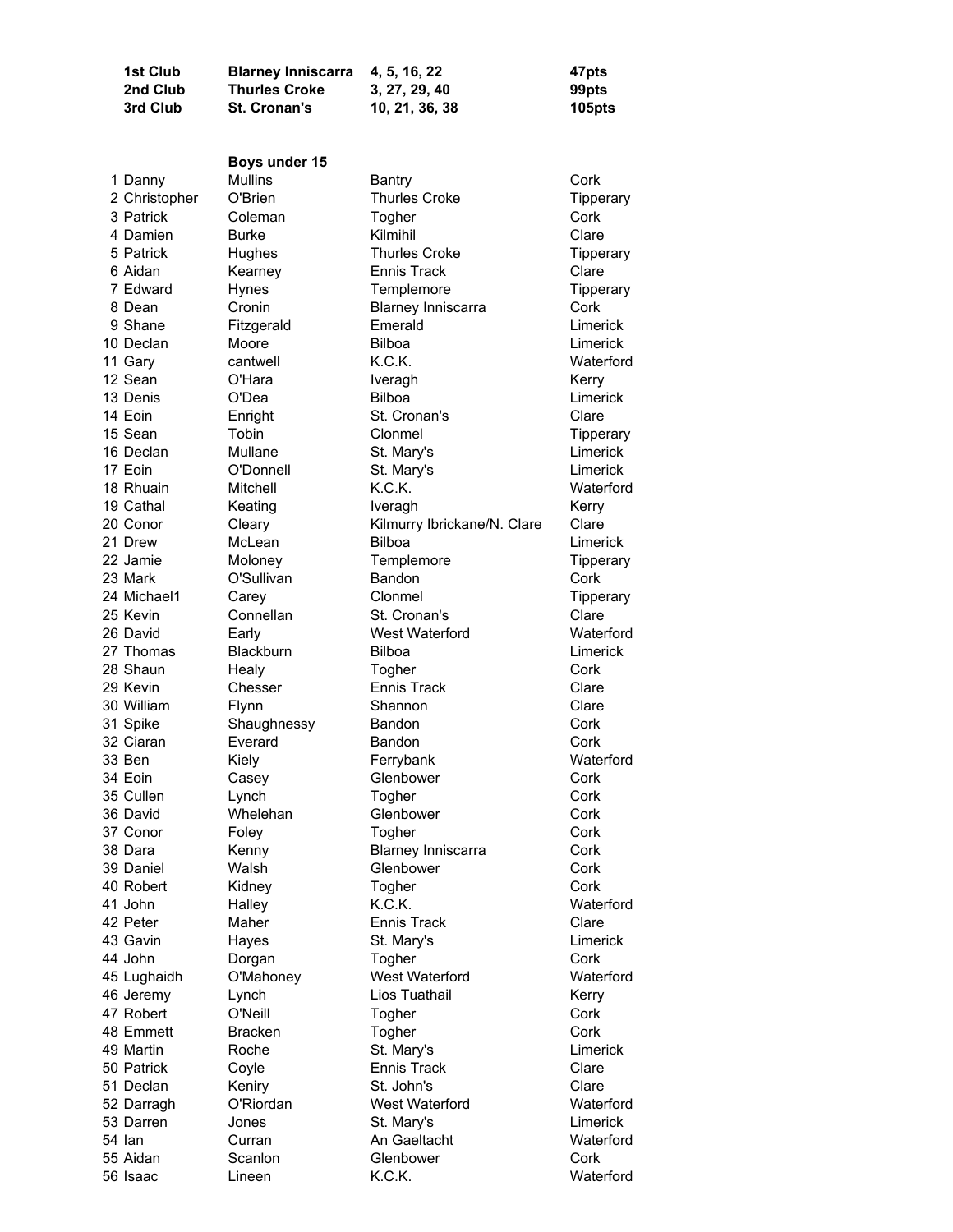| 57 Mark           | O'Sullivan         | Togher                | Cork      |
|-------------------|--------------------|-----------------------|-----------|
| 58 Philip         | <b>McCormack</b>   | Clonmel               | Tipperary |
| 59 James          | Fouhy              | Carraig na Bhfear     | Cork      |
| 60 Joseph         | Touhy              | Bantry                | Cork      |
| 61 Andrew         | O'Keefe            | Togher                | Cork      |
| 62 lan            | Tobin              | Togher                | Cork      |
| 63 Samuel         | Olaounjoye         | Togher                | Cork      |
| 64 Ciaran         | English            | St. Mary's            | Limerick  |
| 65 Cillian        | Fleming            | Togher                | Cork      |
| 66 Joseph         | Morrissey          | K.C.K.                | Waterford |
| 67 Daniel         | Healy              | Killarney             | Kerry     |
| 68 Kevin          | Nyhan              | Bandon                | Cork      |
| 69 Peter          | O'Brien            | Glenbower             | Cork      |
| 70 Noel           | Garry              | Kilmihil              | Clare     |
| 71 Cathal         | Ryan               | <b>Thurles Croke</b>  | Tipperary |
| 72 Jonathan       | Lane               | Kilnaboy              | Clare     |
| 73 Aaron          | hennessy           | Glenbower             | Cork      |
| 74 Eamon          | Beardsley          | <b>Waterford AC</b>   | Waterford |
| 75 Jamie          | O'Sullivan         | Togher                | Cork      |
| 76 David          | Kelly              | Togher                | Cork      |
| 77 Robert         | Clair              | St. John's            | Clare     |
| 78 Jason          | Moloney            | Togher                | Cork      |
| 79 Donnacha       | Egan               | Kilnaboy              | Clare     |
| 80 Niall          | Heagney            | Kilnaboy              | Clare     |
| 81 Colm           | Turner             | Kilnaboy              | Clare     |
| 82 Mark           | Taylor             | St. Cronan's          | Clare     |
| 83 Justin         | Molloy             | Kilnaboy              | Clare     |
| <b>1st County</b> | <b>Tipperary</b>   | 2, 5, 7, 15, 22, 24   | 75pts     |
| 2nd County        | <b>Limerick</b>    | 9, 10, 13, 16, 17, 21 | 86pts     |
| 3rd County        | Cork               | 1, 3, 8, 23, 28, 31   | 94pts     |
|                   |                    |                       |           |
| 1st Club          | <b>Bilboa</b>      | 10, 13, 21, 27        | 71pts     |
| 2nd Club          | <b>Togher</b>      | 3, 28, 35, 37         | 103pts    |
| 3rd Club          | <b>Ennis Track</b> | 6, 29, 42, 50         | 117pts    |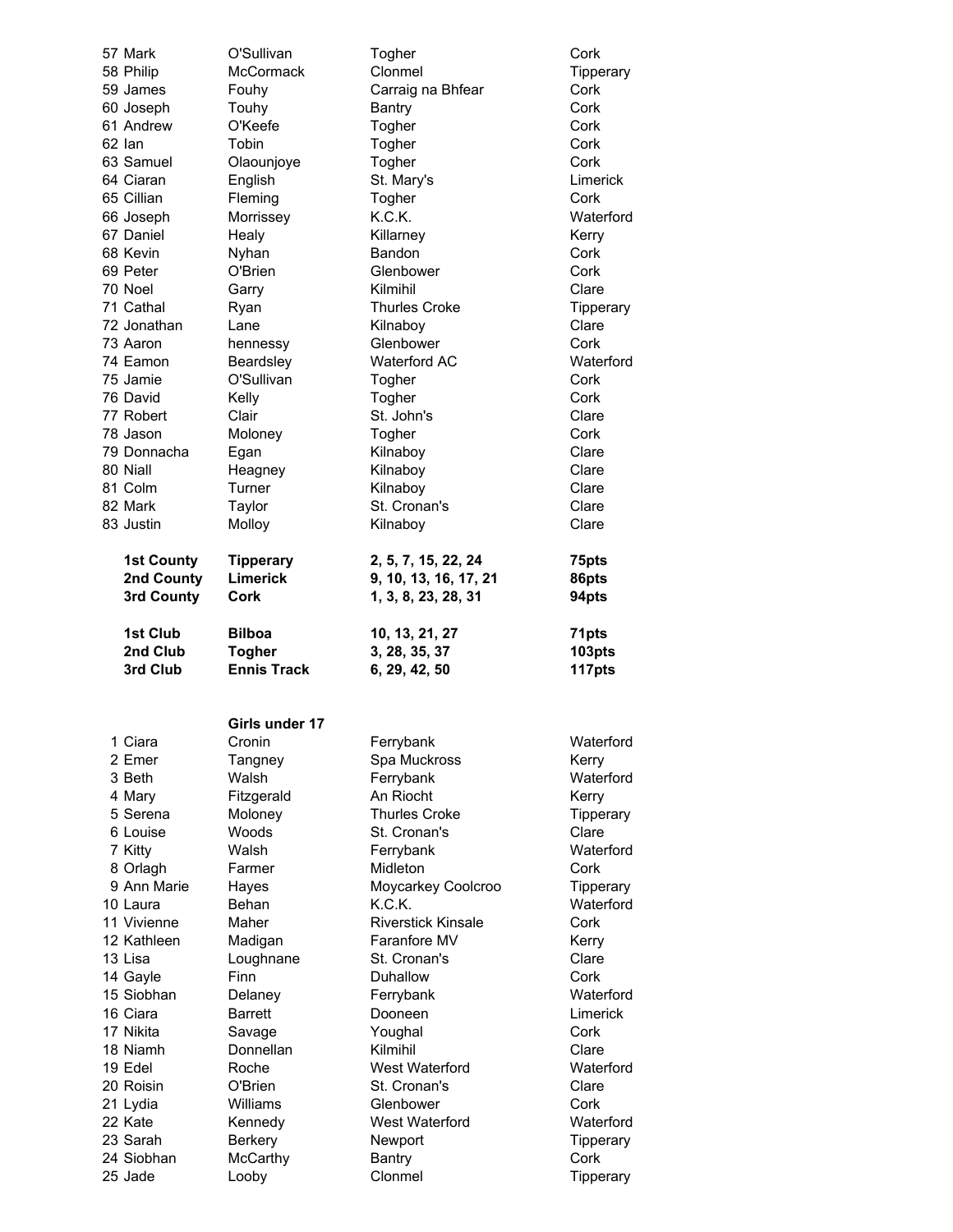| 26 Rebeccca              | Maher              | West Waterford            | Waterford          |
|--------------------------|--------------------|---------------------------|--------------------|
| 27 Treasa                | Ni Shuilleabhain   | Bantry                    | Cork               |
| 28 Fawn                  | Guilfoyle          | Kilnaboy                  | Clare              |
| 29 Denise                | Ryan               | Clonmel                   | Tipperary          |
| 30 Sinead                | Holmes             | Bilboa                    | Limerick           |
| 31 Emma                  | O'Neill            | Ballincollig              | Cork               |
| 32 Grainne               | Dineen             | Gneeveguilla              | Kerry              |
| 33 Stephanie             | Power              | K.C.K.                    | Waterford          |
| 34 Danielle              | Downey             | <b>West Muskerry</b>      | Cork               |
| 35 Kate                  | <b>Breen</b>       | Dooneen                   | Limerick           |
| 36 Shonagh               | Lynch              | <b>West Muskerry</b>      | Cork               |
| 37 Sarah                 | Nugent             | St. Cronan's              | Clare              |
| 38 Una                   | Twohig             | Duhallow                  | Cork               |
| 39 Jacqueline            | Hughes             | <b>Thurles Croke</b>      | Tipperary          |
| 40 Carol                 | Kelly              | Kilnaboy                  | Clare              |
| 41 Lisa                  | Keane              | K.C.K.                    | Waterford          |
| 42 Eve                   | O'Mahoney          | <b>Blarney Inniscarra</b> | Cork               |
| 43 Siobhan               | Berkery            | Bilboa                    | Limerick           |
| 44 Claire                | Morrissey          | K.C.K.                    | Waterford          |
| <b>1st County</b>        | Waterford          | 1, 3, 7, 10, 15, 19       | 55pts              |
| 2nd County               | Cork               | 8, 11,, 14, 17, 21, 24    | 95pts              |
| 3rd County               | Clare              | 6, 13, 18, 20, 28, 37     | 122pts             |
| 1st Club                 | Ferrybank          | 1, 3, 7, 15               | 26pts              |
| 2nd Club                 | St. Cronan's       | 6, 13, 20, 37             | 76pts              |
| 3rd Club                 | K.C.K.             | 10, 33, 41, 44            | 128pts             |
|                          |                    |                           |                    |
|                          | Boys under 17      |                           |                    |
| 1 Shane                  | Quinn              | Ferrybank                 | Waterford          |
| 2 Ryan                   | Creech             | Leevale                   | Cork               |
| 3 Liam                   | Markham            | <b>Ennis Track</b>        | Clare              |
| 4 John                   | Harrington         | Bantry                    | Cork               |
| 5 Liam                   | Harty              | Templemore                | Tipperary          |
| 6 Adam                   | Kelleher           | Togher                    | Cork               |
| 7 Daniel                 | McCarthy           | West Waterford            | Waterford          |
| 8 Cathal                 | O'Connor           | Dooneen                   | Clare              |
| 9 Michael                |                    |                           |                    |
|                          | O'Sullivan         | <b>West Muskerry</b>      | Cork               |
| 10 Darragh<br>11 Vincent | Chesser<br>Molumby | <b>Ennis Track</b>        | Clare<br>Tipperary |

12 Peter Hanrahan Togher

Hallissey West Waterford

11 Vincent Molumby Thurles Croke Tipperary<br>12 Peter Hanrahan Togher Cork 13 David O'Keefe Togher Cork 14 Joe Conway West Waterford Waterford 15 Mark Tobin **Togher** Cork 16 Brian Murray Togher Cork 17 Thomas Ryan **Dooneen** Limerick 18 Pol Conghaile Marian Clare 19 Conor C'Brien Togher Cork 20 Mark Cummins Moyne Tipperary 22 Alan C'Brien Togher Cork 23 James Maher Ennis Track Clare 24 Dean Looby Clonmel Tipperary 25 Brendan Lynch West Muskerry Cork 26 Gerard browne Ennis Track Clare 27 Bill Creamer Bilboa Limerick 28 Aidan **Power Emerald** Emerald **Limerick** 29 Jim Curran West Waterford Waterford 30 Colm Daly **Daly** Ennis Track Cork 31 Sean Curtin West Waterford Waterford 32 Robert Lyons Togher Cork 33 Colm Murphy Iveragh Nerry Kerry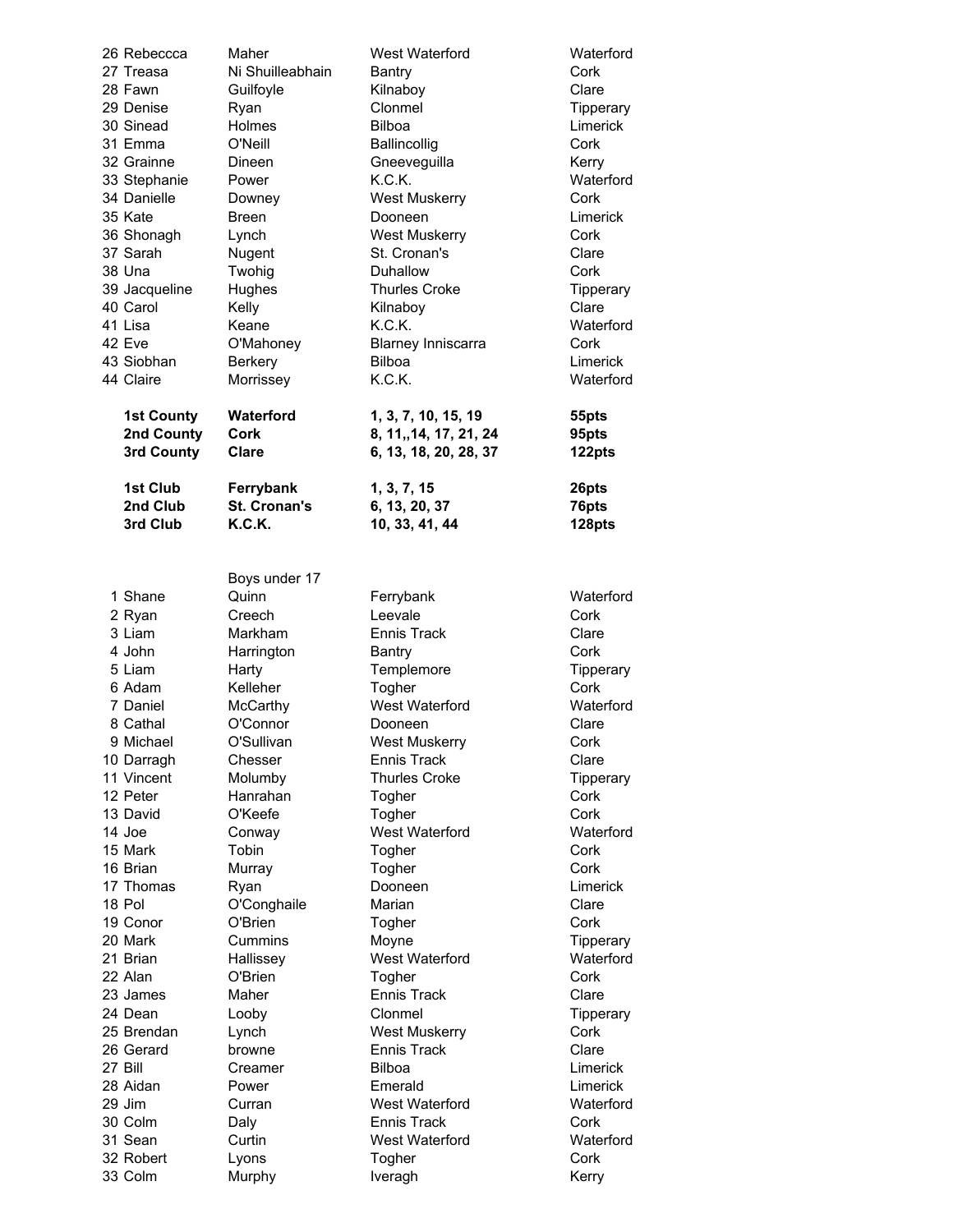| 34 Shane<br>35 John N.<br>36 Owen<br>37 Kieran<br>38 Miceal<br>39 Eamon<br>40 Chris<br>41 Paudie<br>42 Jonathan<br>43 Michael<br>44 Michael                                                                                                     | O'Loughlin<br>Fennell<br>O'Connor<br>Purcell<br>O'Neill<br>O'Regan<br>Murphy<br>Woodlock<br>Corbett<br>Kennedy<br>O'Regan                                                                                                              | Kilnaboy<br>K.C.K.<br>Togher<br><b>Thurles Croke</b><br>Gneeveguilla<br>Youghal<br>Togher<br>Moycarkey Coolcroo<br><b>Ennis Track</b><br>Emerald<br>Bantry                                                                                                                   | Clare<br>Waterford<br>Cork<br>Tipperary<br>Kerry<br>Cork<br>Cork<br>Tipperary<br>Clare<br>Limerick<br>Cork                                                                                                               |
|-------------------------------------------------------------------------------------------------------------------------------------------------------------------------------------------------------------------------------------------------|----------------------------------------------------------------------------------------------------------------------------------------------------------------------------------------------------------------------------------------|------------------------------------------------------------------------------------------------------------------------------------------------------------------------------------------------------------------------------------------------------------------------------|--------------------------------------------------------------------------------------------------------------------------------------------------------------------------------------------------------------------------|
| <b>1st County</b><br>2nd County<br>3rd County                                                                                                                                                                                                   | Cork<br>Clare<br>Waterford                                                                                                                                                                                                             | 46pts<br>88pts<br>107pts                                                                                                                                                                                                                                                     |                                                                                                                                                                                                                          |
| 1st Club<br>2nd Club<br>3rd Club                                                                                                                                                                                                                | <b>Togher A</b><br><b>Ennis Track</b><br><b>West Waterford</b>                                                                                                                                                                         | 46pts<br>62pts<br>71pts                                                                                                                                                                                                                                                      |                                                                                                                                                                                                                          |
| 1 Lorraine<br>2 Michelle<br>3 Alvy<br>4 Claire<br>5 Catherine<br>6 Niamh<br>7 Elma<br>8 Fiona<br>9 Michelle<br>10 Becky<br>11 Jenny<br>12 Mary<br>13 Maura<br>14 Grainne<br>15 Niamh<br>16 Lynda<br>17 Maeve<br>18 Lorna<br>19 Carmel<br>20 Una | Girls under 19<br>McCarthy<br>Finn<br>Carragher<br>Madigan<br>Kelly<br>Ryan<br>Nugent<br>O'Shea<br>Twohig<br>Hand<br>Hurley<br>O'Connor<br>Fitzgerald<br><b>Brennan</b><br>O'Regan<br>O'Donovan<br>O'Dea<br>Dunne<br>Morrison<br>Lyons | Ferrybank<br>Duhallow<br>Nenagh Olympic<br>St. John's<br>Dundrum<br>Ferrybank<br>West Waterford<br>Limerick AC<br>Duhallow<br>Dooneen<br>West Waterford<br>Ferrybank<br>Faranfore<br>Ferrybank<br>Youghal<br>Bandon<br>Bilboa<br><b>Thurles Croke</b><br>Youghal<br>Kilnaboy | Waterford<br>Cork<br>Tipperary<br>Clare<br>Tipperary<br>Waterford<br>Waterford<br>Limerick<br>Cork<br>Limerick<br>Waterford<br>Waterford<br>Kerry<br>Waterford<br>Cork<br>Cork<br>Limerick<br>Tipperary<br>Cork<br>Clare |
| <b>1st County</b><br>1st Club                                                                                                                                                                                                                   | Waterford<br>Ferrybank                                                                                                                                                                                                                 | 1, 6, 7, 11, 12, 14<br>1, 6, 12                                                                                                                                                                                                                                              | 51pts<br>26pts                                                                                                                                                                                                           |
| 1 Patrick<br>2 Kevin<br>3 Ferdia<br>4 Keith<br>5 Rory<br>6 David<br>7 Ciaran<br>8 Gavin<br>9 Patrick<br>10 Ronan<br>11 Colm<br>12 Richard<br>13 Padraig<br>14 Tomas                                                                             | Boys under 19<br>Hogan<br>Cooper<br>O'hAodha<br>Maher<br>Molony<br>Tobin<br>Ryan<br>Downey<br>Flynn<br>Duggan<br>Nolan<br>Quirke<br>Landers<br><b>Bradley</b>                                                                          | Ferrybank<br>Ferrybank<br>Ferrybank<br><b>Thurles Croke</b><br>West Waterford<br><b>Thurles Croke</b><br>Emerald<br>Ferrybank<br>Ferrybank<br>Bandon<br>Clonmel<br>Togher<br>St. Cronan's<br>An Riocht                                                                       | Waterford<br>Waterford<br>Waterford<br>Tipperary<br>Waterford<br>Tipperary<br>Limerick<br>Waterford<br>Waterford<br>Cork<br>Tipperary<br>Cork<br>Clare<br>Kerry                                                          |
| 15 Niall                                                                                                                                                                                                                                        | Fitzgerald                                                                                                                                                                                                                             | Limerick AC                                                                                                                                                                                                                                                                  | Limerick                                                                                                                                                                                                                 |